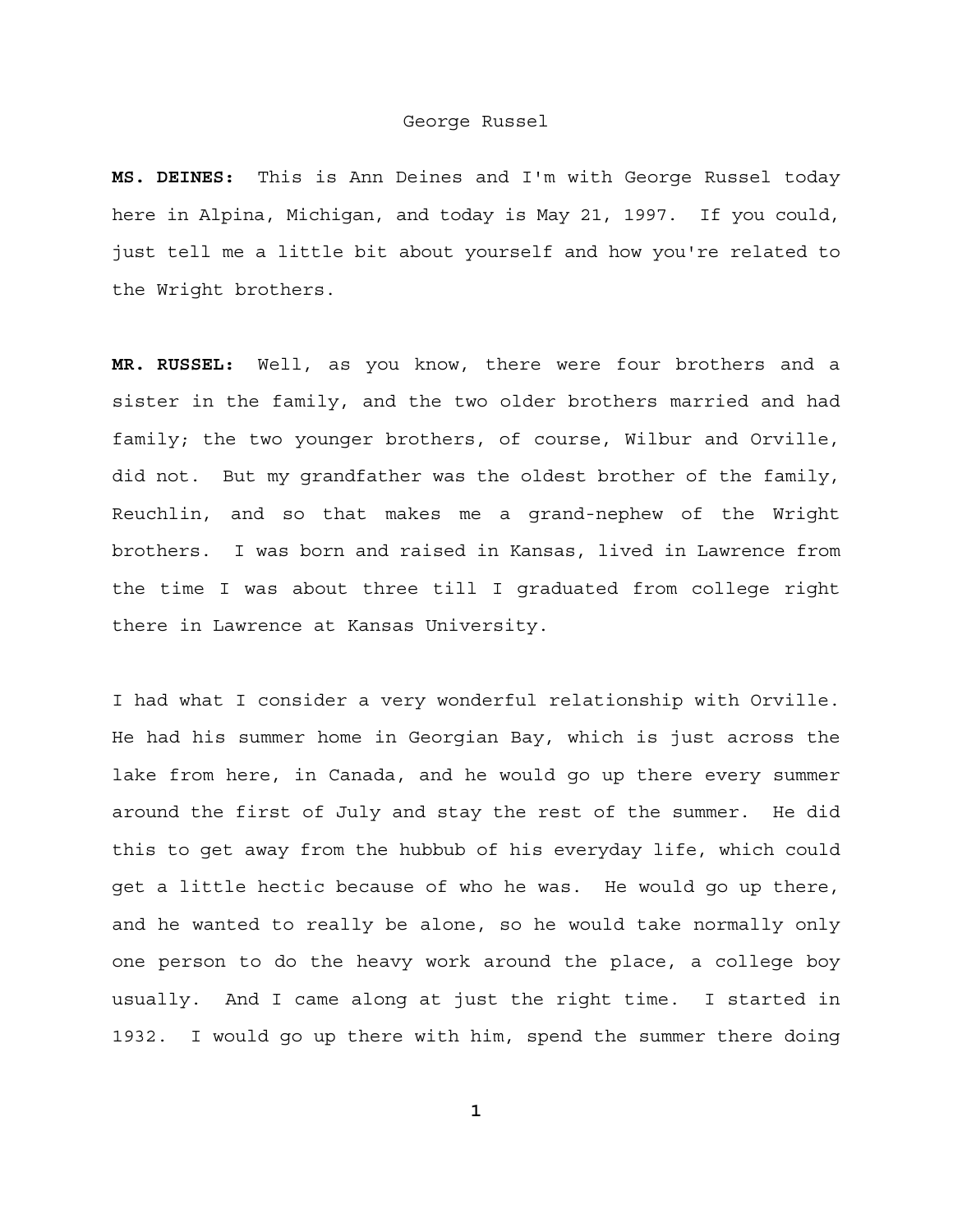the heavy work and dishwashing and that sort of thing, and some of the things that were difficult to do but somebody had to do them, like fishing and swimming and sailing and that sort of thing. Then I would come home about time to start school, college. For working these two months in the summertime, he would pay my basic college expenses for the year, which was really great because . . .

**MS. DEINES:** That's a great deal.

**MR. RUSSEL:** Yeah, I would have had difficulty getting through college otherwise. Now, as far as Orville himself was concerned, he had a very warm, family-oriented personality, and very easy to be around. I had a wonderful time, of course, with him there. I like to say that he loved to tease, and it was a nice tease, it wasn't one that would irritate you but one that was fun to be the teasee, so to speak. I think he got that from his father.

He liked to tell the story about when Katharine, his sister, was in Oberlin College and she decided she'd like to bring a friend home for the weekend, to spend the weekend there at their home there in Dayton. One of the things their father liked to do at dinnertime, he liked to crush up the crackers and drop them in the soup. Well, in polite society you just don't do that, of course, so she asked her father if he would refrain from doing that while their guest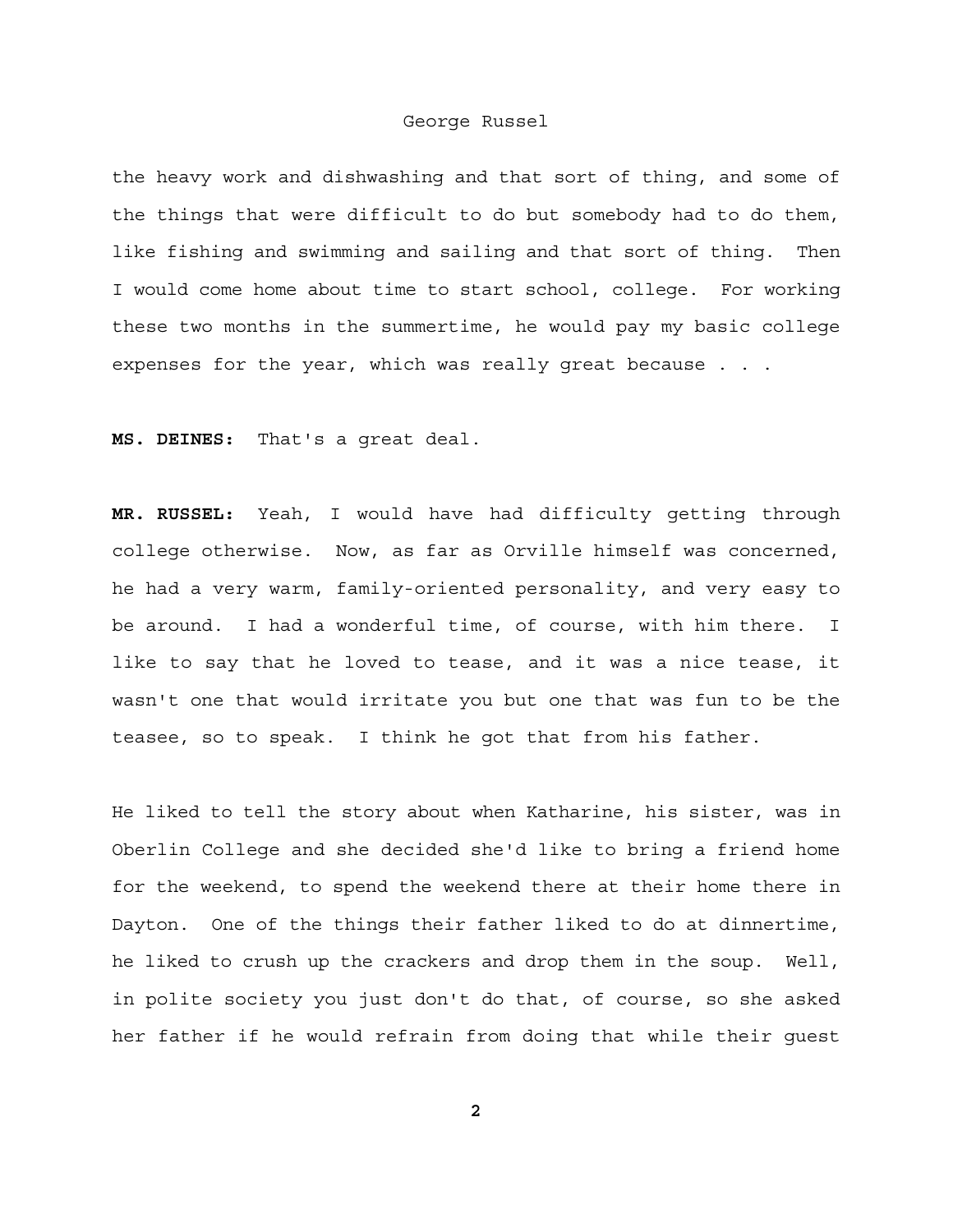was there. "Oh sure," he said, "I won't do that while she's here." So, came the first evening and they sat down to dinner, and sure enough, true to his promise, he did not crush up the crackers and drop them in the soup; he just dropped them in whole." (chuckling) So that, I think, is where Orville got his love to tease.

**MS. DEINES:** What types of teasing did he do while you were with him?

**MR. RUSSEL:** Okay, the story he tells, this was before I was there, but he took a nephew out fishing. I think it was Bus [Horace Wright], and you probably have heard of Bus. He took him out fishing, and Bus caught about a three-foot northern pike, hooked one. Well, that's a pretty good-sized fish. So naturally Uncle Orv had to help him get this fish in the boat. Well, that was where the nephew made his fatal mistake was letting Uncle Orv help, because from then on it was not *my fish*──I'm talking about Bus──it was *our fish*. (chuckling) So they took it back up to the cabin. Of course, Bus decided he wanted to have a picture taken of this fish. So they get the camera out and Bus holds the fish out to one side, looks at it admiringly, and they take a picture. Well, of course, Uncle Orv has to have his picture taken too. So what does he do? He holds the fish out towards the camera. Well, if you're familiar with photography, something held towards a camera is going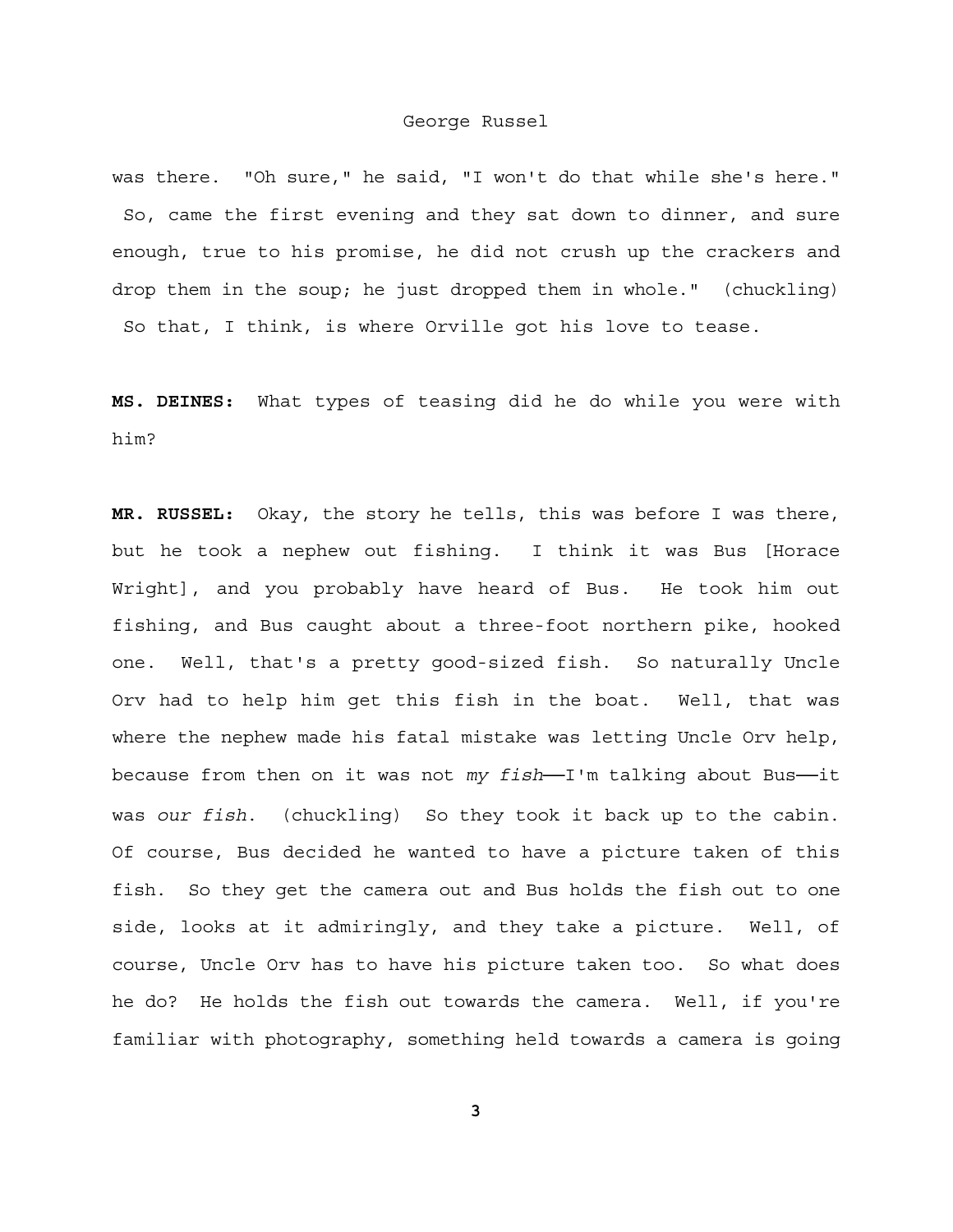to look bigger than out at the side, so Uncle Orv's fish turned out to be bigger than the cousin's fish. (chuckling) He never missed an opportunity like that.

A story I like to tell, I would come from home in Lawrence to Dayton when it came time to go up to the island. Of course, I always would arrive there at about the same time, and a local young nephew had a birthday about this time. There were three young grand-nephews living in Dayton, of course Wick you know and his brother, and then there was another one who passed away shortly after that. I think it was Wick's brother [who] had a birthday just about this time. Well, the folks would have a birthday party for them out in the back yard of their home. This party was going on this time and Uncle Bus was one of their favorite uncles, and he was sitting in one of these lounge chairs, these foldable lounge chairs. Well, he decided he wanted to get a piece of cherry pie. So he gets up out of the chair, goes and gets a piece of cherry pie, comes back and sits down. The lounge collapsed, the cherry pie did a loop and landed right in the middle of his shirt. Well, after the laughter kind of settled down, it was discovered that one of his nephews had deliberately set this chair so that when he sat down it would collapse. Well, of course, parents being parents, they sent the boy in the house. Then, after a little more discussion, it was discovered that the other two nephews had tried but had failed. Well, Uncle Orv picked this up. He said, "See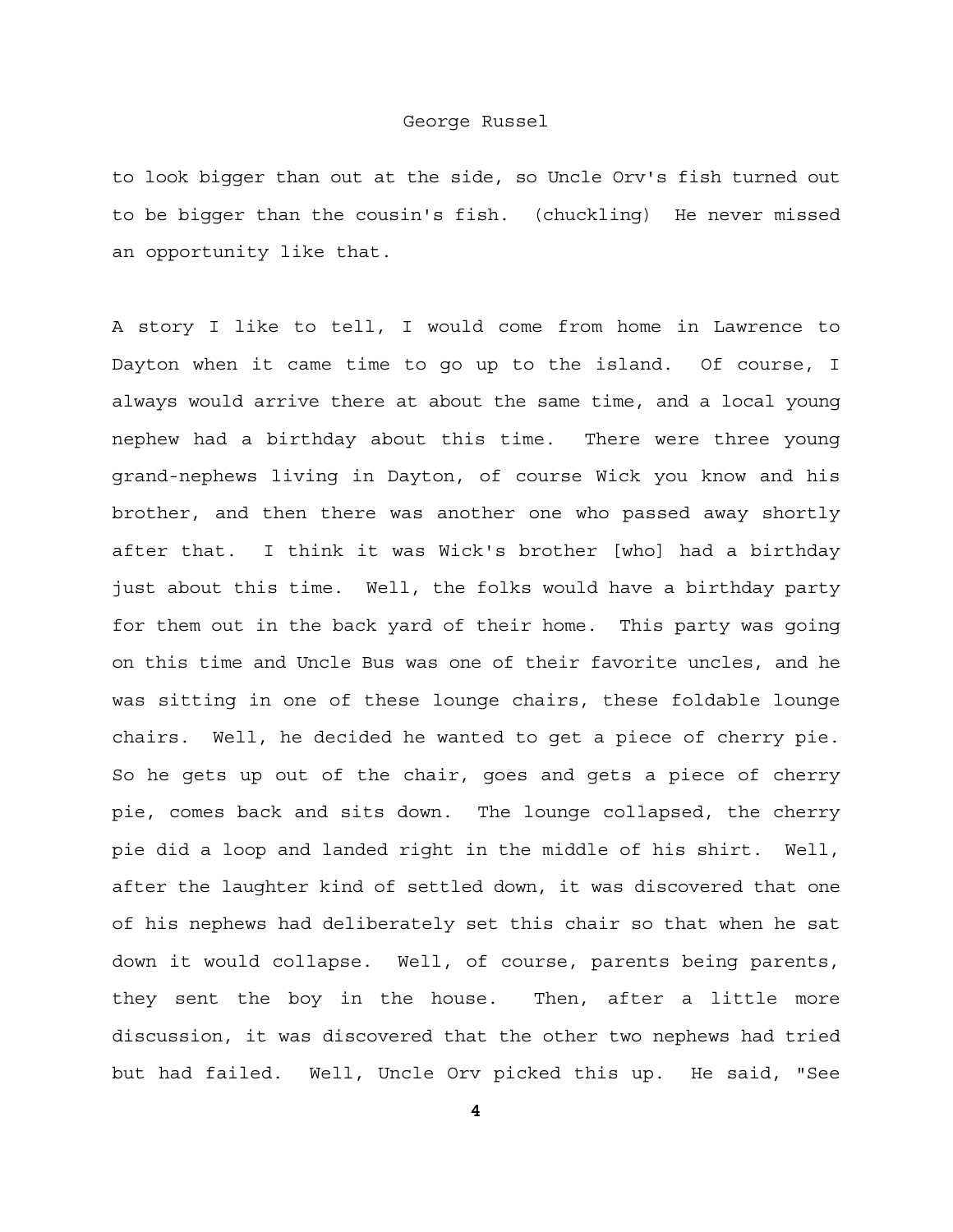here what happened. You had three try, two failed and one succeeded. Who did you punish? Not the two that failed but the one that succeeded." (chuckling) So this was something that he always liked to do.

Another little fishing story at the island. Carrie, their housekeeper, which I'm sure you're familiar with her, came up to visit for a week, and we decided this one evening we wanted to have some fish for dinner. So Uncle Orv asked me to take Carrie out in the boat and catch enough trout. We had a lot of small-mouth black bass there that we could catch quite easily, so we went out to one of my favorite fishing holes. Of course, Carrie knew nothing about fishing, so I got her pole out and set it up, put the bait on it, got it down in the water and sat down and started taking care of mine. Well, immediately she caught one. So we brought that fish in, I set her up again and set it back down, sat down again. And before I could get mine set up, she caught another one. Well, this went on until finally she caught enough fish for dinner that night and I didn't catch a single one. Well, maybe you didn't think Uncle Orv didn't take that up: (chuckling) "Here you take a woman out who knows nothing about fishing, she caught plenty for dinner, and you who know how to fish didn't catch a single one!" (chuckling) So this was the kind of teasing he liked to do.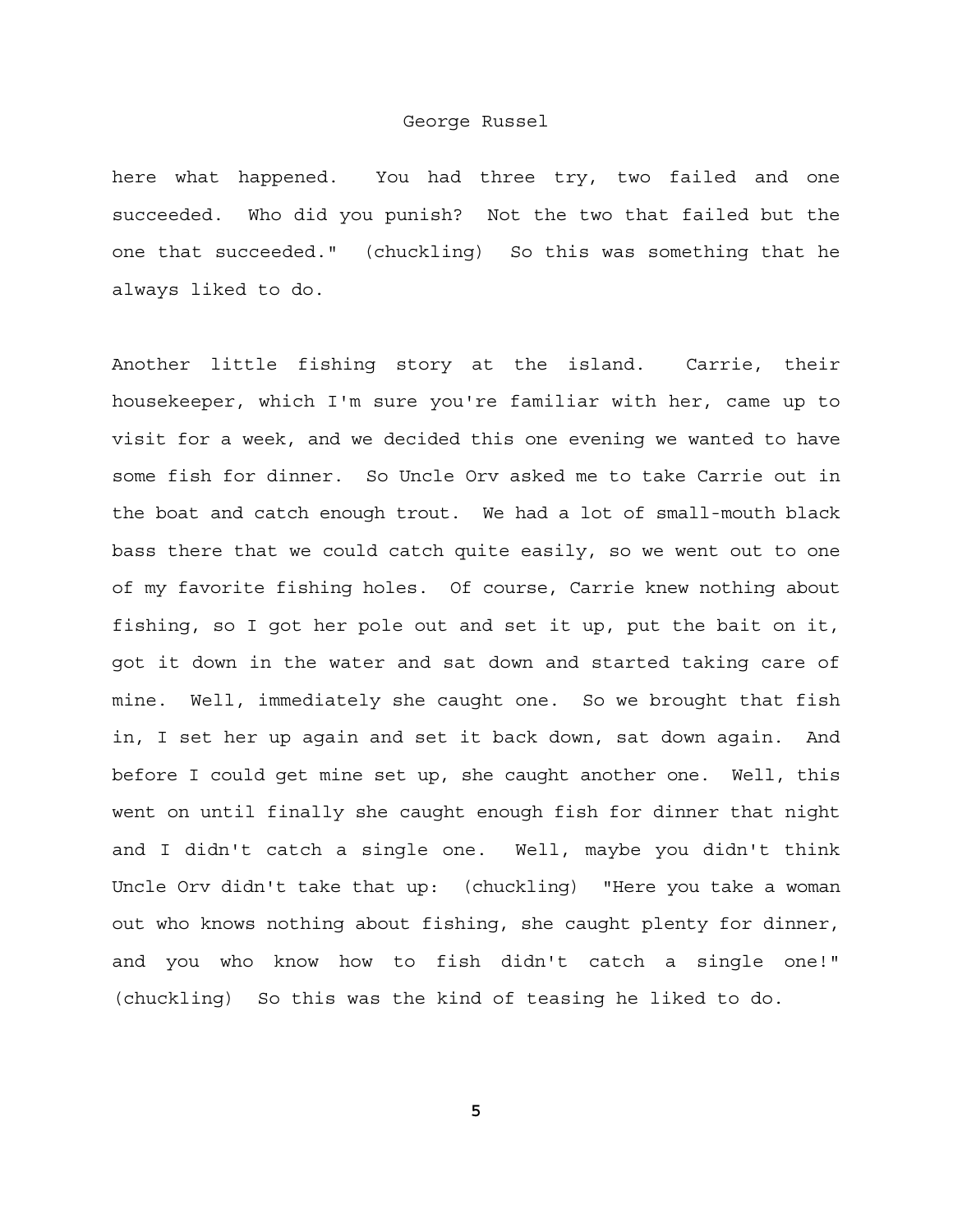**MS. DEINES:** Did you know him before you started going up to the island with him, or is that more when you got to know him?

**MR. RUSSEL:** Well, that's the only time I got to know him. See, I lived in Kansas, which is quite a ways from Dayton. Of course I knew of him, and he had taken the family up to the island during the '20s when I was in junior high, and I did meet him then, but that was the only time that I had met with him and knew him, up till the time I moved up there. The first summer I went there he also took Wilbur, a cousin of mine living in Wichita, Kansas. Both ofus were in our teens. I was 18 and I think Wilbur was about 14. So, to check us out to see if we would (chuckling) behave, the first time he took us up there he had a colored fellow──I can't think of his name right now. Anyway, he had him do the work and had us as I said, to check us out. William, I think his name was. Just had us there to see, try us out. Well, of course we apparently turned out all right because after that just the two of us would go up there, Wilbur and myself.

**MS. DEINES:** So you two went together every summer?

**MR. RUSSEL:** Yes. Yeah, we would meet . . . I don't remember exactly how. He lived in Wichita, but we would get on the train and go to Dayton, where we would meet and get in the car and go.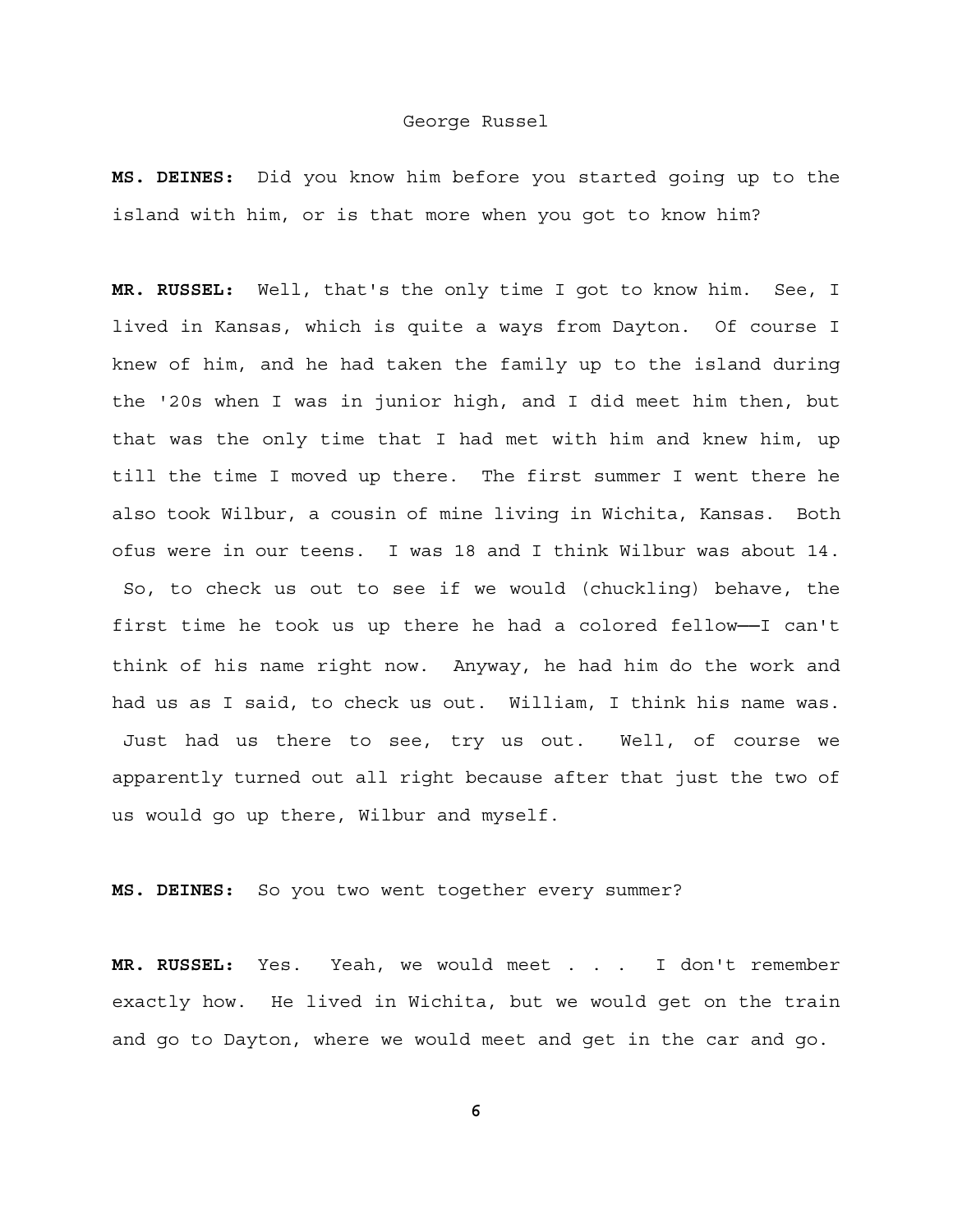**MS. DEINES:** Is this one of those cars that Orville had fixed up? (chuckling)

**MR. RUSSEL:** Oh yeah. I like to claim he was the original hotrodder. He loved to get a car and soup it up so it'd go──not just because he liked to work on engines, but he liked to drive fast, that was all there was to it. And I had a little bit of experience along that line. This one summer we arrived there, and I was down at his office that he had downtown, and for some reason he had two cars there. He had the old bug-eye Pierce Arrow, the first ones to get the lights on the fenders, and then he had a Hudson Terraplane (?). They had given him this first one off of a production line, and that was a going machine. Well, he, of course, had souped that up as well. He had both of them at the office and he wanted to get them home. So, we're ready to go, he threw the keys to me and said, "Here, follow me with the Terraplane." Well, I had never been in it. I was in my teens, I could drive all right, but in those days the switch was not always in the same convenient spot; you had to look around to find where they'd put it. Well, I got in the car and finally found the switch and turned it on and looked up; by this time, he was about a half a block down the street. Well, I took out after him like a scalded dog. I had to go like mad, and I finally caught up with him. We were going around corners, across railroad tracks, uphill, through signals. I didn't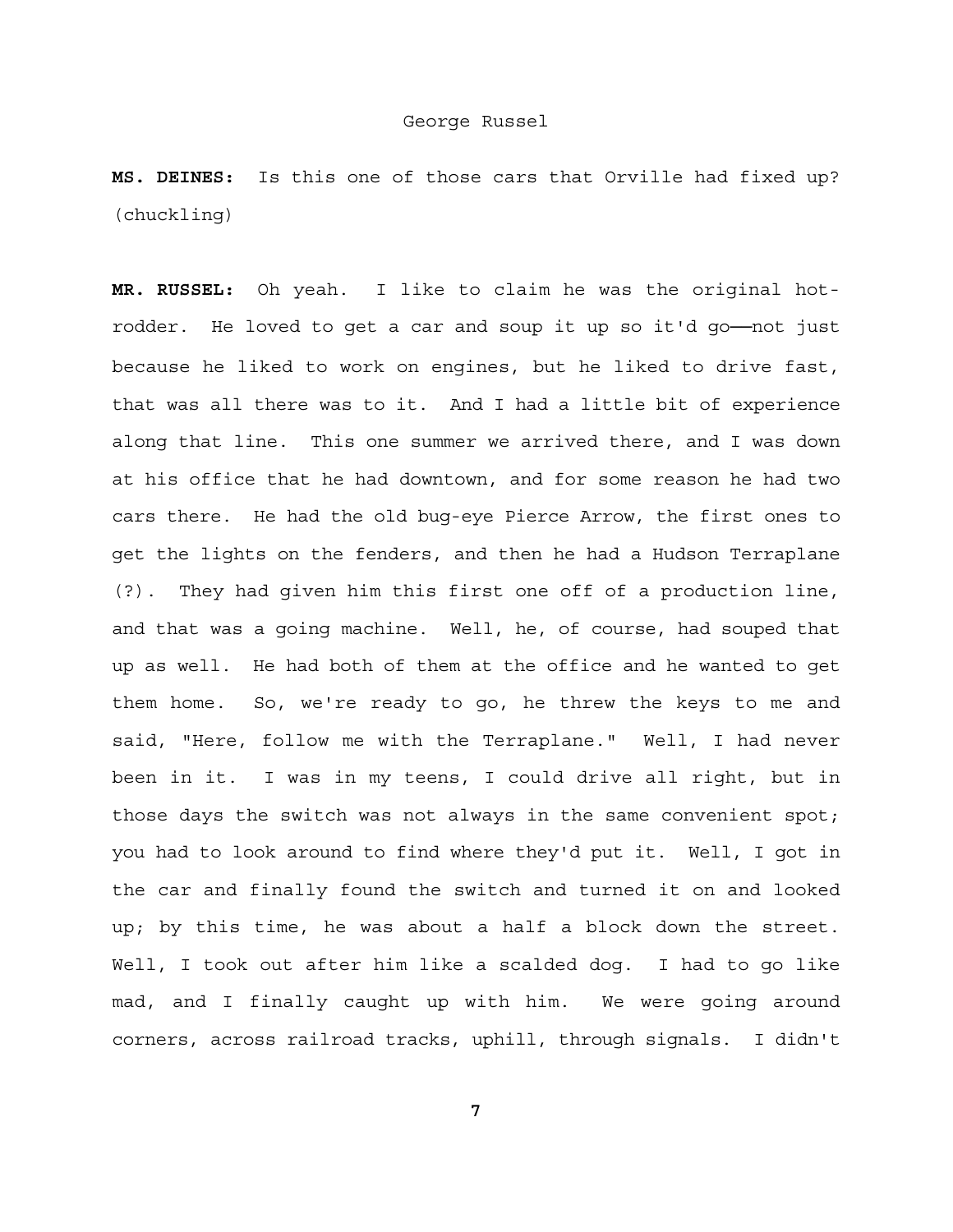dare lose him because I didn't have the faintest idea how to get to his place. Well, that was a pretty wild ride, but needless to say, I got there successfully.

One of the trips coming up to Canada in the Pierce Arrow, of course we were loaded down and he had that car with special shocks on it because he couldn't stand too much vibration. But we were driving to the island, and in those days they didn't have the freeways, we had to drive the country roads, and we were driving along someplace just outside of Detroit I think it was, and the signs came along and said, "Slow, narrow-gauge track across the road." Well, he slowed down to about seventy, and we hit this track and the car kind of went like this. Then, when we got into town and looked at the back of the car. Now, these shocks I was telling you about were on the back, and they had a big chrome cap on top of them, and when we hit that bump, it had blown this one cap up; it turned upside-down and landed right on it, and rode all the way into town, which was really quite remarkable.

**MS. DEINES:** They must have worked then. (chuckling)

**MR. RUSSEL:** Oh yeah, it still worked, although I guess the car must have sagged a little bit to one side because that one shock would not have been working. I think later on when he drove home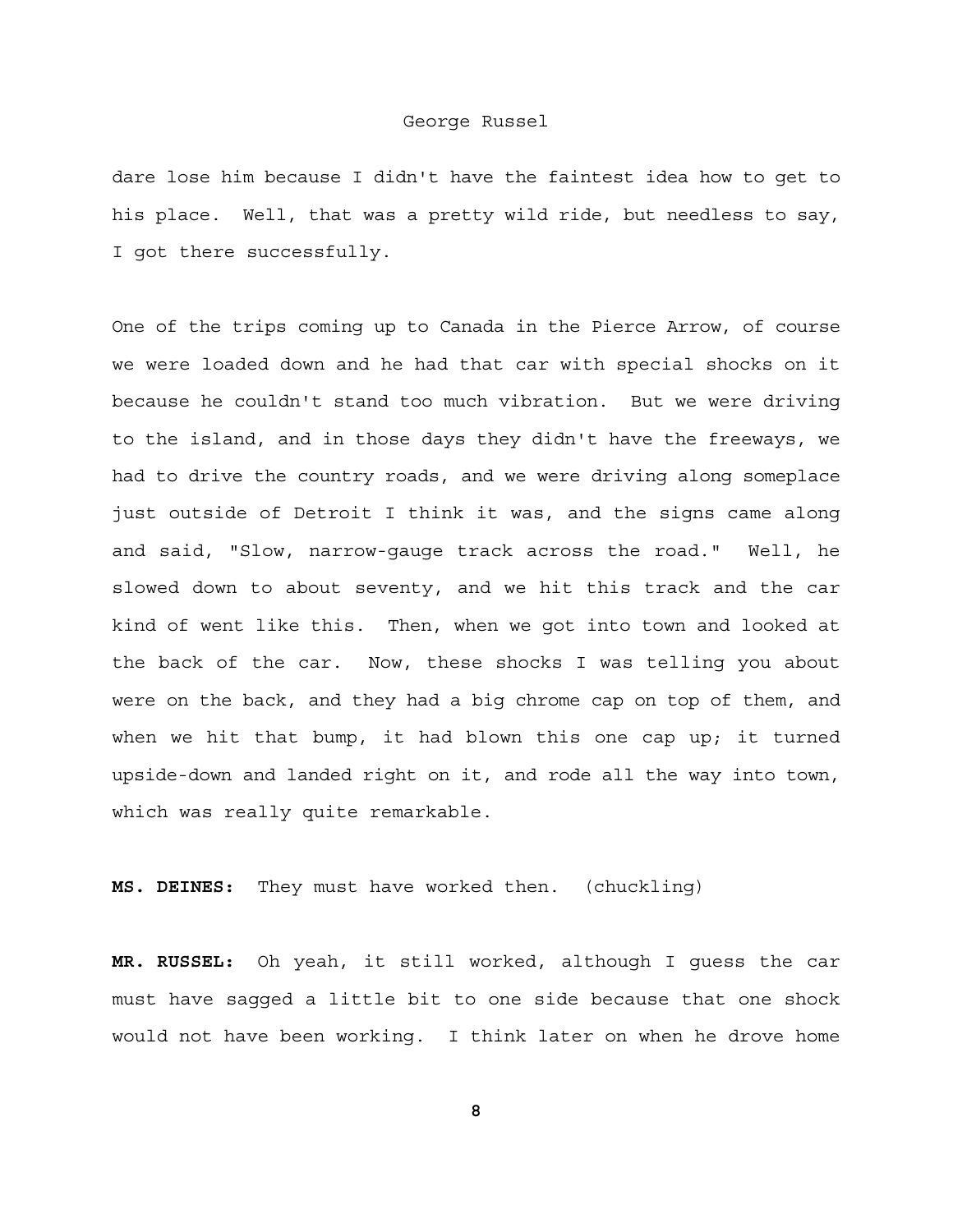he had a problem with it because I think he hit some icy roads in Canada and that car actually turned over. But that Pierce Arrow was built like a tank, and the only problem he had with it, he spilled some battery acid on the seat, (chuckling) because they righted it back up and he drove it right on home.

But another way his hot-rodding showed up. He bought this boat there in Canada. This was the second one he had, and this was a pretty nice boat that he bought. It was about a thirty-foot boat; it had a canopy but it was not a cruising-type boat. But anyway, it was about twelve miles across water from town to the island, and we had to, of course, go get supplies with the boat. Well, when he first bought it, the engine turned something like 1,700 rpms and it took about fifty, fifty-five minutes, I guess, fifty-five minute to go one way. Well, this was not fast enough for him, so he redesigned the propeller. Now, this is a marine propeller, not an aircraft propeller, which is an entirely different philosophy. But this new propeller, he had it put on, and he cut down the rpm to about 1,200 and cut about ten minutes' time off it. So, even with his boats he would do that.

One thing I like to talk about is his cooking. Of course, he had to do the cooking up there, and he was an *excellent* cook. Of course, having to do the dishes I had an advantage. He claimed that for my size I could out-eat anybody that he had up there.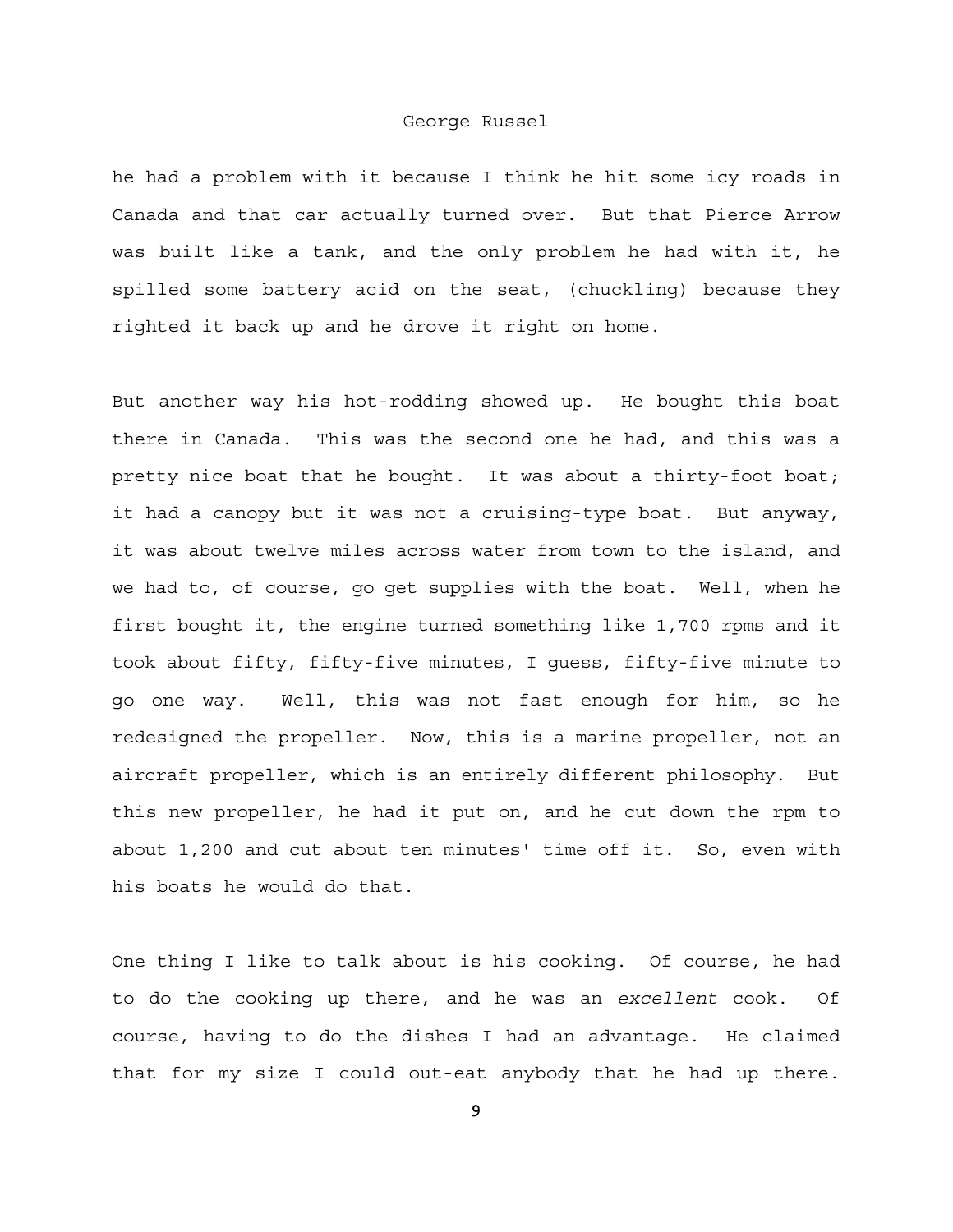What would happen is I'd eat at the table and eat until everyone else quit, then I'd clear the table and then get out in the kitchen where I'd finish up the dinner and do the dishes. (chuckling) So we didn't have any problem with scraps that way.

**MS. DEINES:** So he did the cooking and you would clean up?

**MR. RUSSEL:** Yes. Wilbur and I would do the cleanup, the dishwashing and that sort of thing, which was part of the job. No, I didn't mind that a bit. I loved that place up there. Every summer I would impatiently wait until time to get on the train to go up there. Even though, as I say, that was the jobs we had to do, but that was nothing compared to being able to swim and fish and canoe. He had a little sailboat that we'd sail in and that sort of thing.

**MS. DEINES:** So what types of jobs were you doing there?

**MR. RUSSEL:** At his place?

**MS. DEINES:** Yes.

**MR. RUSSEL:** Well, just any heavy work that we had. I'd do the cleanup work in the house. He had one cabin amoung others when he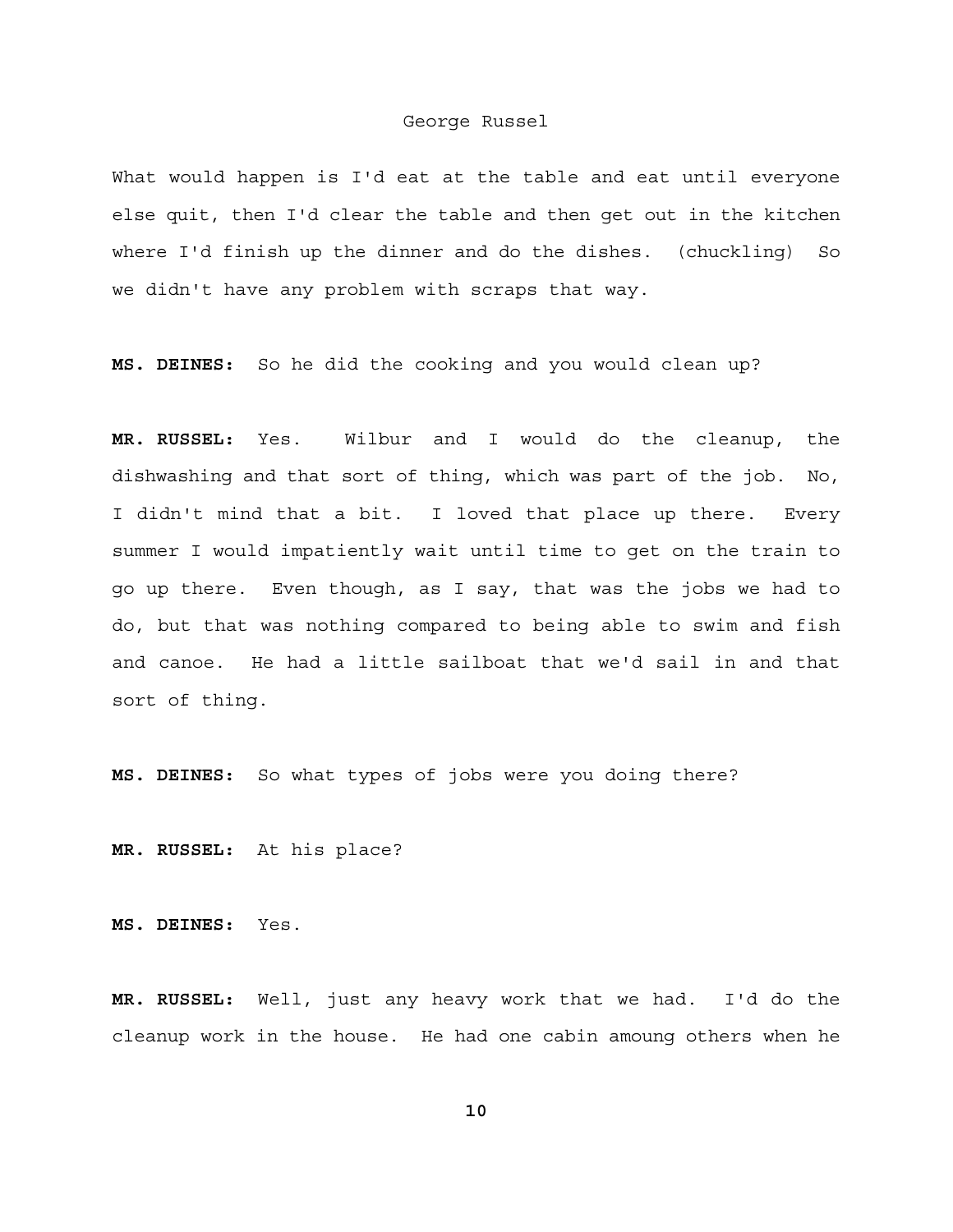bought the island, it had this cabin out on a cliff, and there was quite a lot of wind and he was really concerned about it; in fact, he had tie bars down on all four corners. Well, he decided he wanted to move that. So one summer we cut the thing up in small enough pieces that we could move it across to another place on the island. But it was that type of thing that we did. There was nothing really left to do by the time I got up there . . . See, he bought the island in 1917, 1918, something like that. Of course, this was the early 1930s, so he had things pretty well established by that time, so there wasn't an awful lot to do except the cleanup work and hauling groceries up from the boat, and that sort of thing.

**MS. DEINES:** Were there lots of people that came to visit while you were there, or would it mostly be the three of you?

**MR. RUSSEL:** Not a lot. He wanted to be alone, but he would have some people there. In fact, I met Griffith Brewer. I met him there at the island. He would come to visit. In fact, he gave me my first sailing lesson in a sailboat, so I had quite an instructor there. (chuckling) But he was a wonderful person. They always kidded him about his shoes. He always wore white shoes and he had tremendous feet. You could always spot him because of these. (laughter)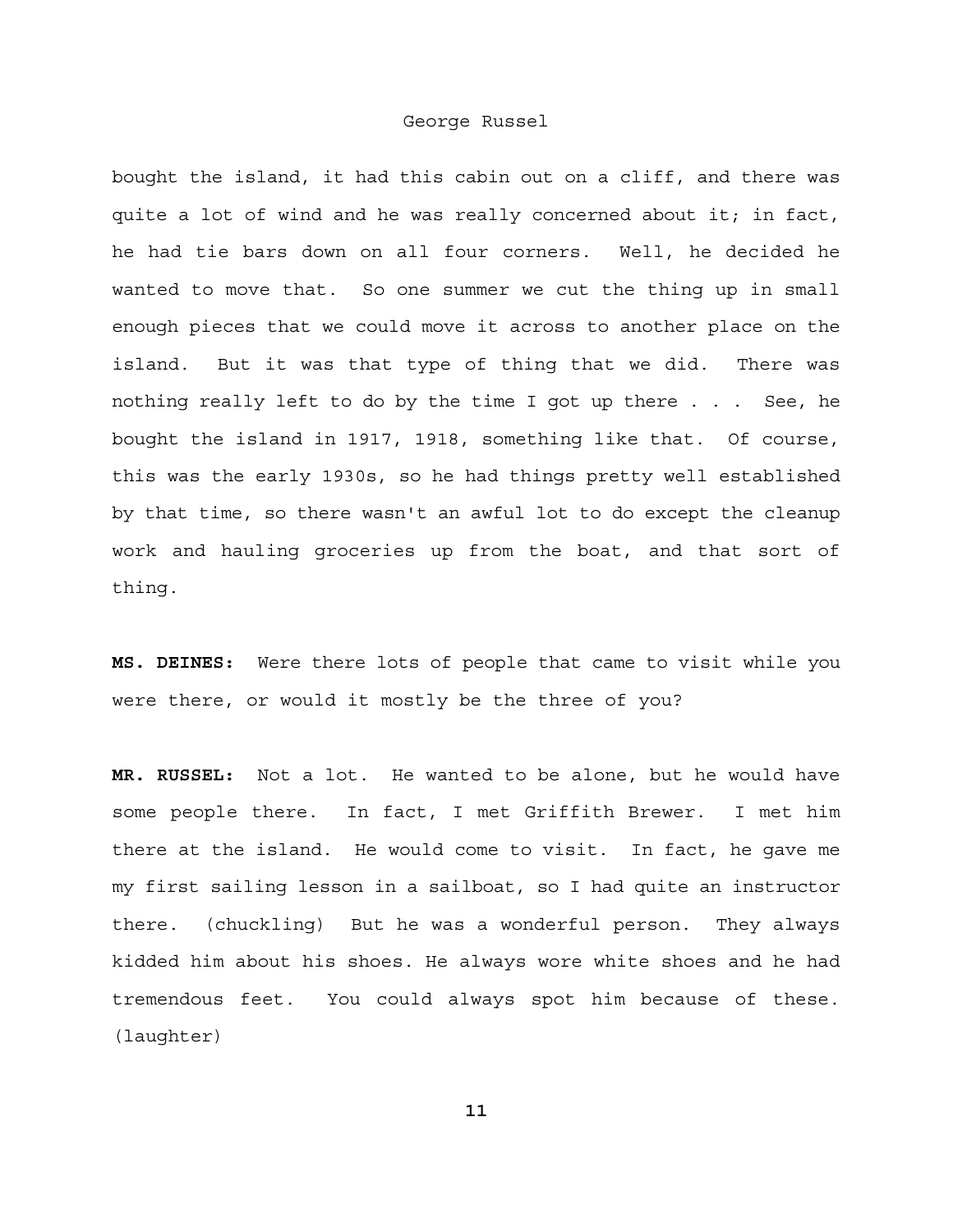Another time he had visitors come up uninvited. It was a family, and they spent almost a full week before they left, and we had to go back in and get extra food and that sort of thing. But that didn't happen very often. Once in a while, as I said, he would have family up there, bring them up for a week or so for a vacation.

**MS. DEINES:** I talked to Susan Wright and she said they'd go up there a couple times, but she never got a vacation because she'd have to do the cooking when she got there. (chuckling)

**MR. RUSSEL:** Well, that was what they always kidded the ladies about: "If you're going up there for a vacation, remember you're going to do the cooking." (chuckling) Because if a woman stepped on the island, he stepped out of the kitchen. (chuckling) And you couldn't blame him. I mean, he had to cook three times a day, three meals a day; and with two husky boys like we were, it took a little cooking.

I like to claim that Wilbur and I did teach him one thing about cooking. When we'd go into town, he would buy a sack of oranges and come home and cut them up and make the most delicious orange marmalade you could imagine. Well, of course, we'd always have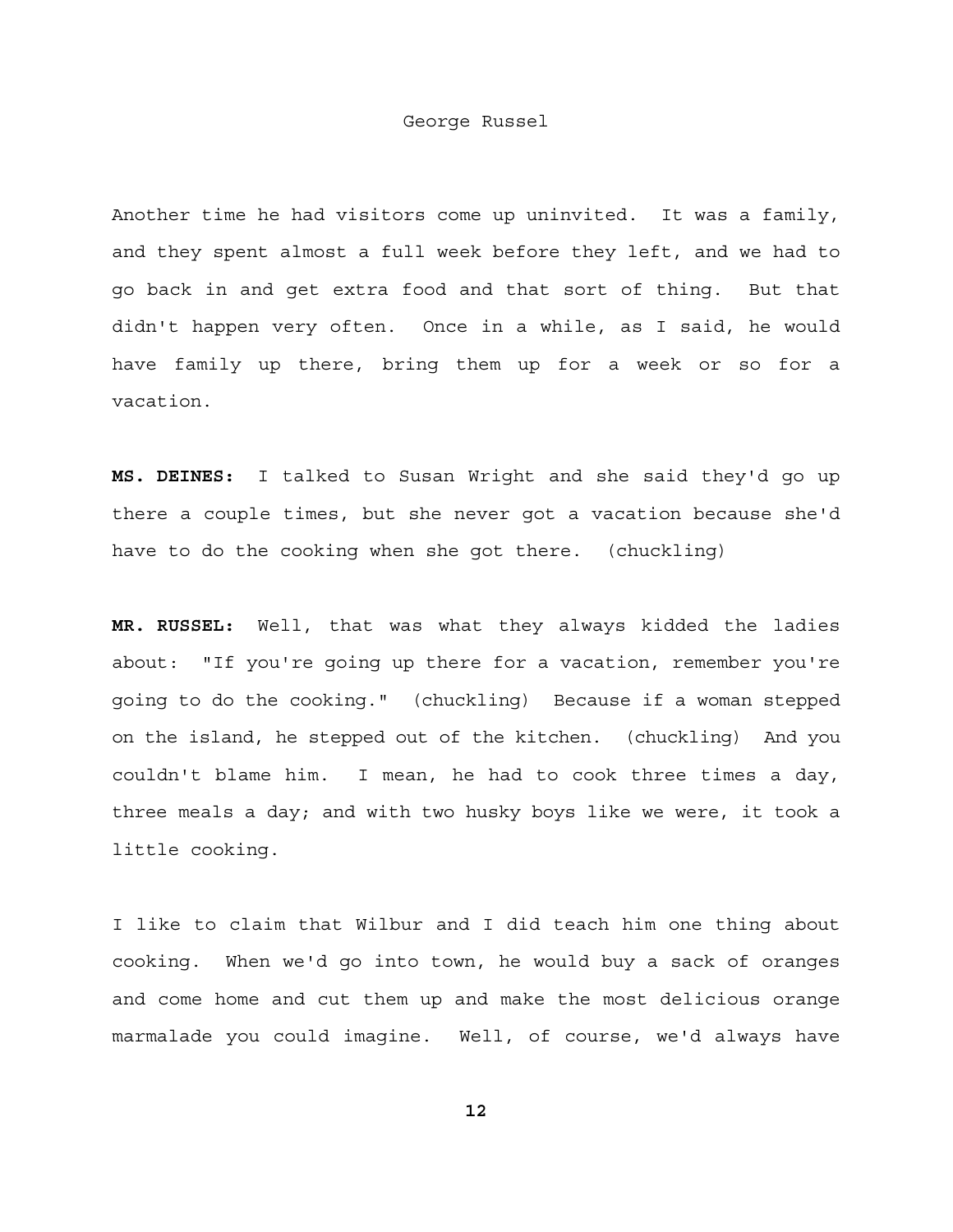toast in the morning, so Wilbur and I would stack this marmalade up on the toast, you know. He finally got smart. He watered the marmalade down to the point where we couldn't stack it up. (chuckling) So I claim that's how we gave him some cooking instructions.

Incidentally, he had a potato peeler that he built. If you go up to Detroit at his home up there, that potato peeler is in that home there. I spotted it there. It's a little gadget that had prongs, you'd put the potato on here, and then it had sort of a piece about like that, that he would turn the potato and bring a blade across, and that would peel the potato as it went around. And if you're ever up there, watch for it. I think it's in the kitchen.

**MS. DEINES:** Would I even know what it is if I saw it?

**MR. RUSSEL:** Well, it probably stands about so high, and like I said, it has a crank and little forks that push out that you'd put the potato on. Of course, he liked to have his toast exactly right, so he built a toaster. The cooking facilities were not all that great. It was a Coleman stove because we had no gas or electricity. It was a coal oil stove. So he tried these old towers. I don't know whether you have seen them, probably before your time, but they were a metal tower that had four sides and you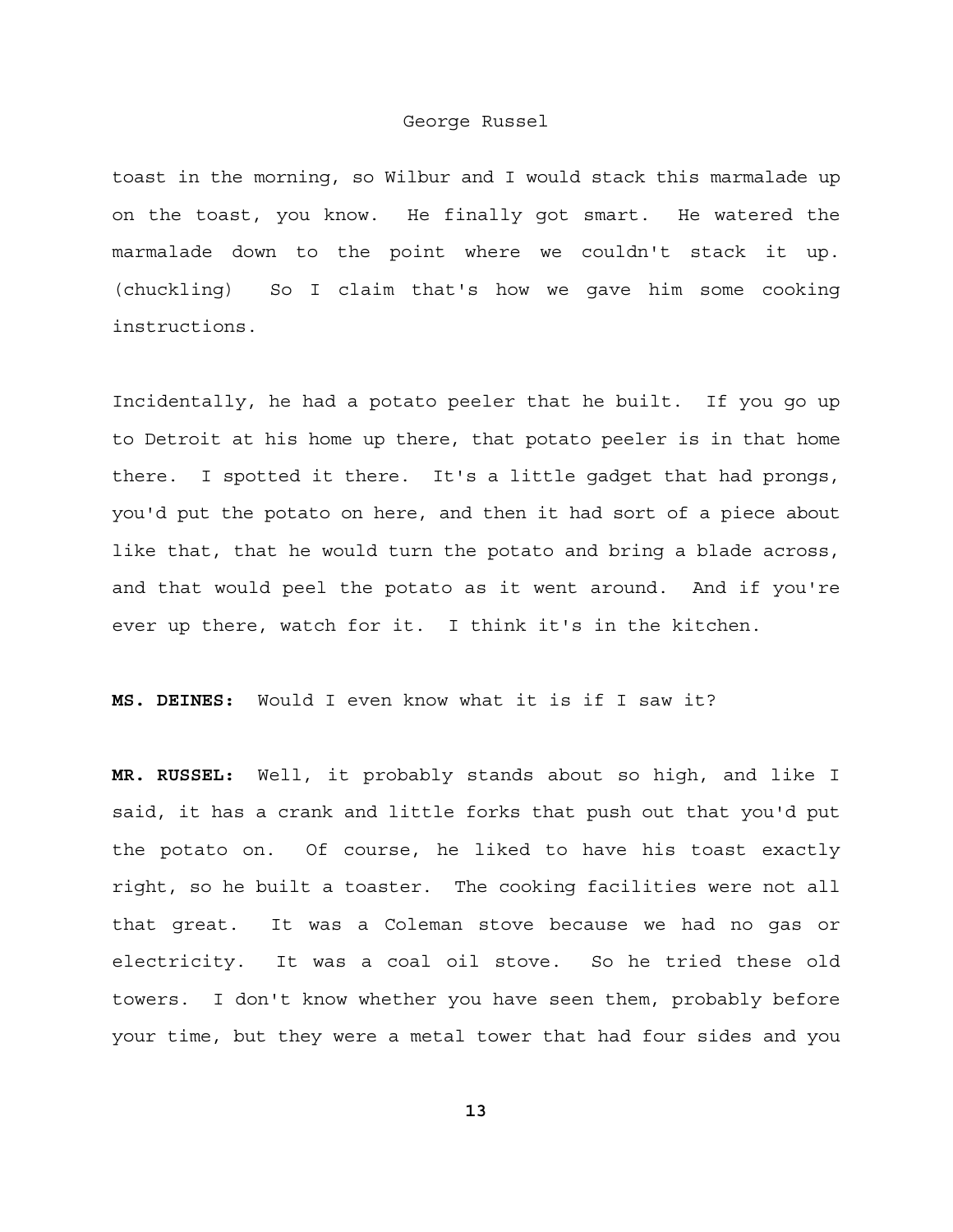could put four pieces of toast on it and it would heat. It wouldn't exactly make good toast. So what he did, he made two plates and folded it so that they would come down exactly the thickness that he wanted his toast. So he'd slice the bread and put it in there, and then he'd put it over the stove and turn it both ways and it came out just beautiful. You can't buy a toaster today that'll toast like he did. (chuckling) In fact, that's one of my gripes is toasters. But he had little gadgets like that.

I claim he had the first spin-rinse washing machine for clothes. To get the water up from the lake. First, I'd better explain the water system. He had, of course, a big water tower in the building itself. Well, we'd drink the water right out of the lake. It had a charcoal filter, but that was all. In order to get this water up there, he had a pump and engine, what they call a Johnson engine. It had one cylinder with two great big flywheels on it, and then attached to this was a pump that would pump the water up. To start this engine, you had to just spin the wheels until it finally started firing. Well, that wasn't difficult for me to do, but anyway, when he wanted to wash clothes, what he would do would be the night before . . . Incidentally, I should tell you that I never saw him without a white shirt and a bow tie. I don't care what he was doing, it didn't make any difference how dirty he was working in or anything like that, he had a white shirt and a bow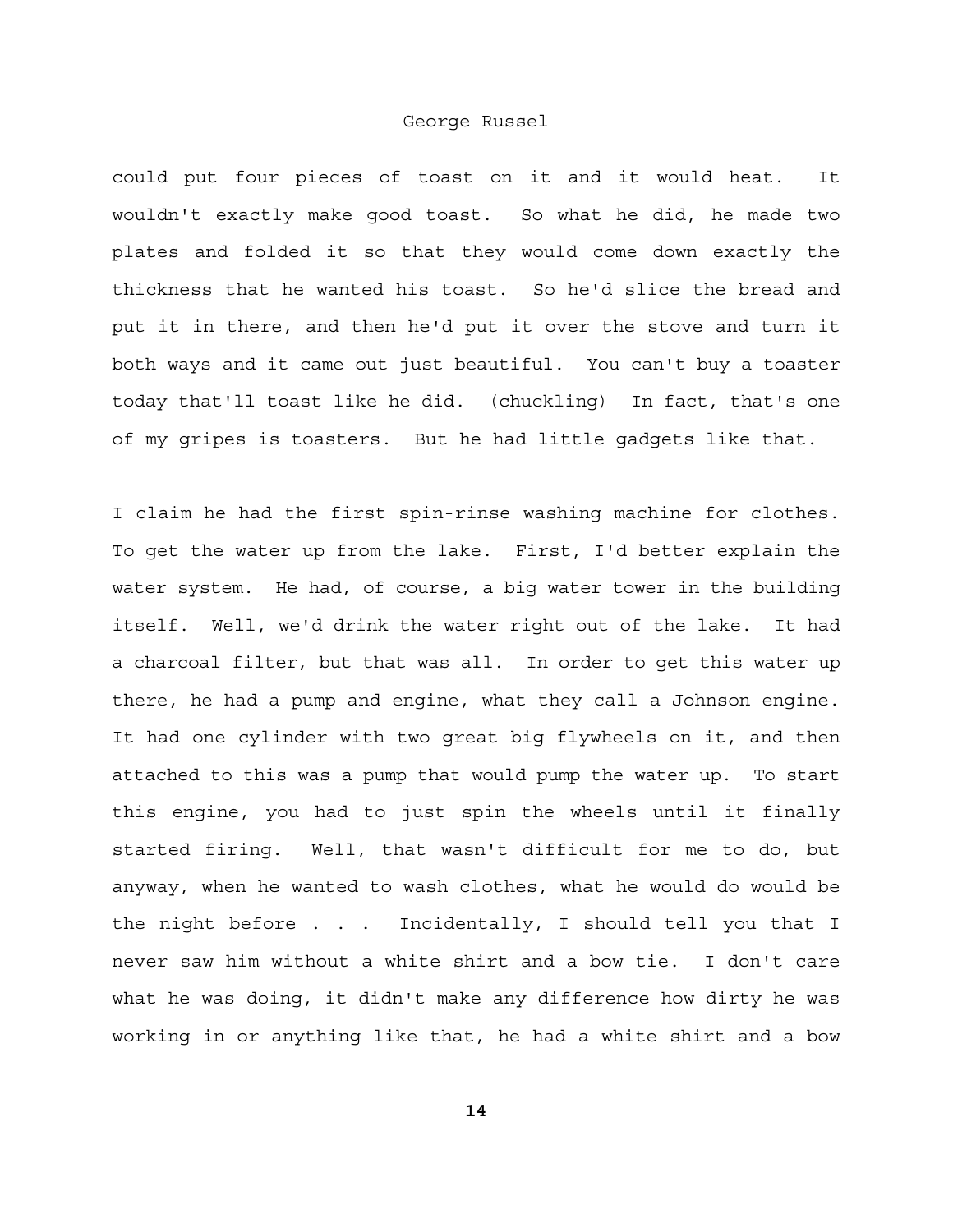tie. Well, of course, this meant a lot of white shirts had to be washed.

**MS. DEINES:** Probably quite well. (chuckling)

**MR. RUSSEL:** Yes. So he would set up . . . He had this old metal tub, and he'd fill it with water the night before and put his clothes in there with some soap and let them soak. Then the next morning he'd send me down to the pump and I'd start it up. We had a hose there. Of course, the only way you could fight fire on the island was by a method like this. You had a lot of water around but you had to be able to pump it. So he had a hose with quite a large nozzle on the end of it, to be able to control the flow. Well, I'd go down and start the pump, and he'd tilt this tub up on the side and then he'd shoot water from the nozzle water at the clothes and it would make them spin like this. (chuckling) So that's what I called his spin-rinse washing machine. (chuckling) Now, another thing was getting supplies. The house itself, a cabin, was about sixty feet above the water, which meant everything had to be carried up from the boat. Well, the first time that we went up there, as I mentioned, my family up there, he had a little four-wheeled cart that he had set one of his old airplane engines on it. It was a six-cylinder engine, but he cut three cylinders out because he, of course, didn't need all that power. But it was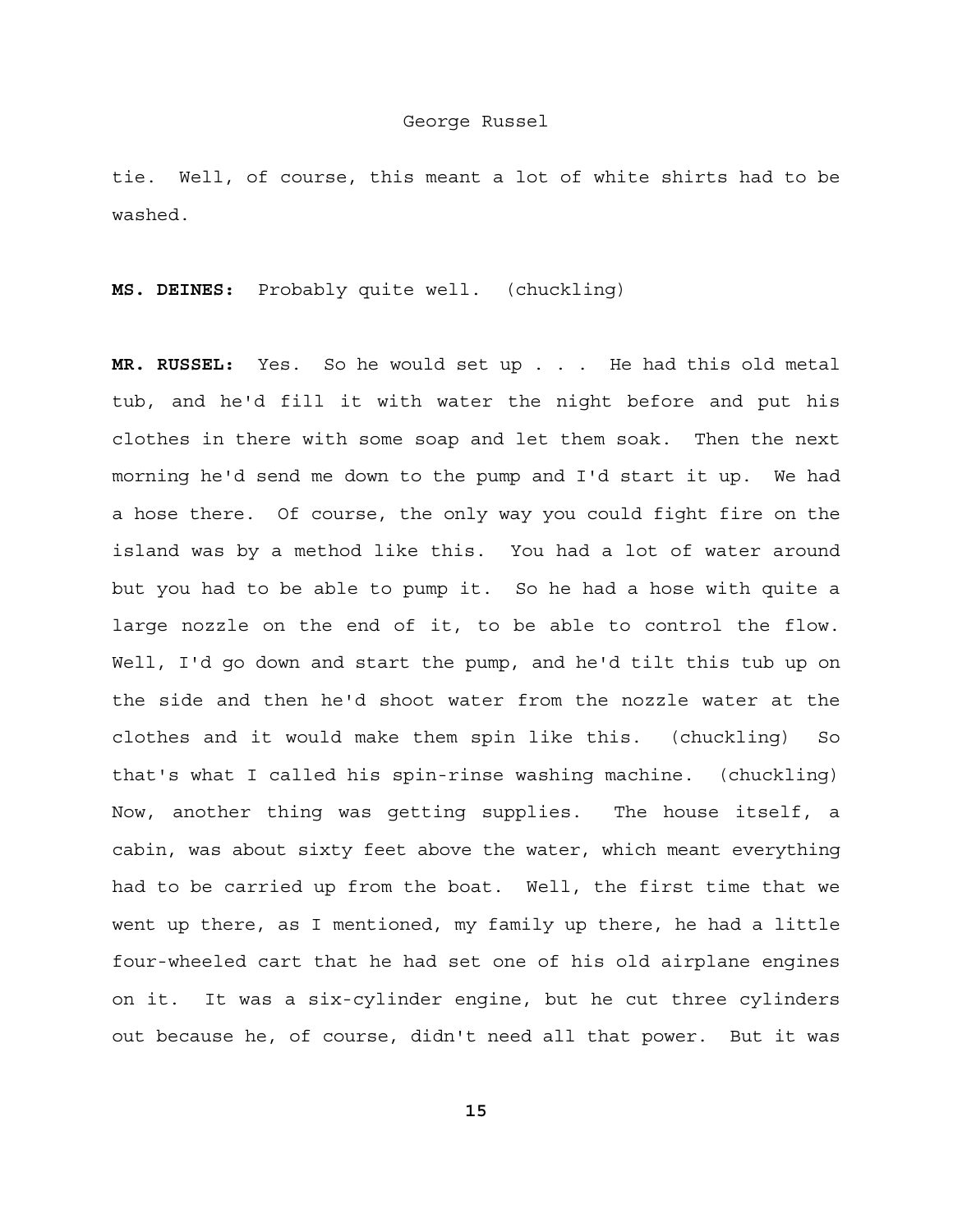one of these deals where it was attached directly to the wheels, and it was either go or no-go: When they fired the engine up, you'd better be ready to go. (chuckling) To steer it, he had a tongue out in front, and a very active person would have to take this tongue and guide it up to the cabin, hoping that by the time you got to the top you had enough energy and breath left to turn the engine off. Well, of course this wasn't too satisfactory, so what he actually did was to build a little railroad from the water up to the house. I called it the "Bay Shore Lambert Island Railroad." Lambert Island was the name of his island. But to show his precision, he had this built-of course, it was before my time--but it had been built with wooden ties, and he had two angleiron rails for the track. Now, the cart itself had . . . I guess they call it pulley wheels that would fit on this rail, and he had to build this thing precision enough that the wheels would not jump the track going up. Never once that I was there did it ever jump the track, so he built it with enough precision to do that.

**MS. DEINES:** Was it run by the same motor?

**MR. RUSSEL:** No.

**MS. DEINES:** What powered it?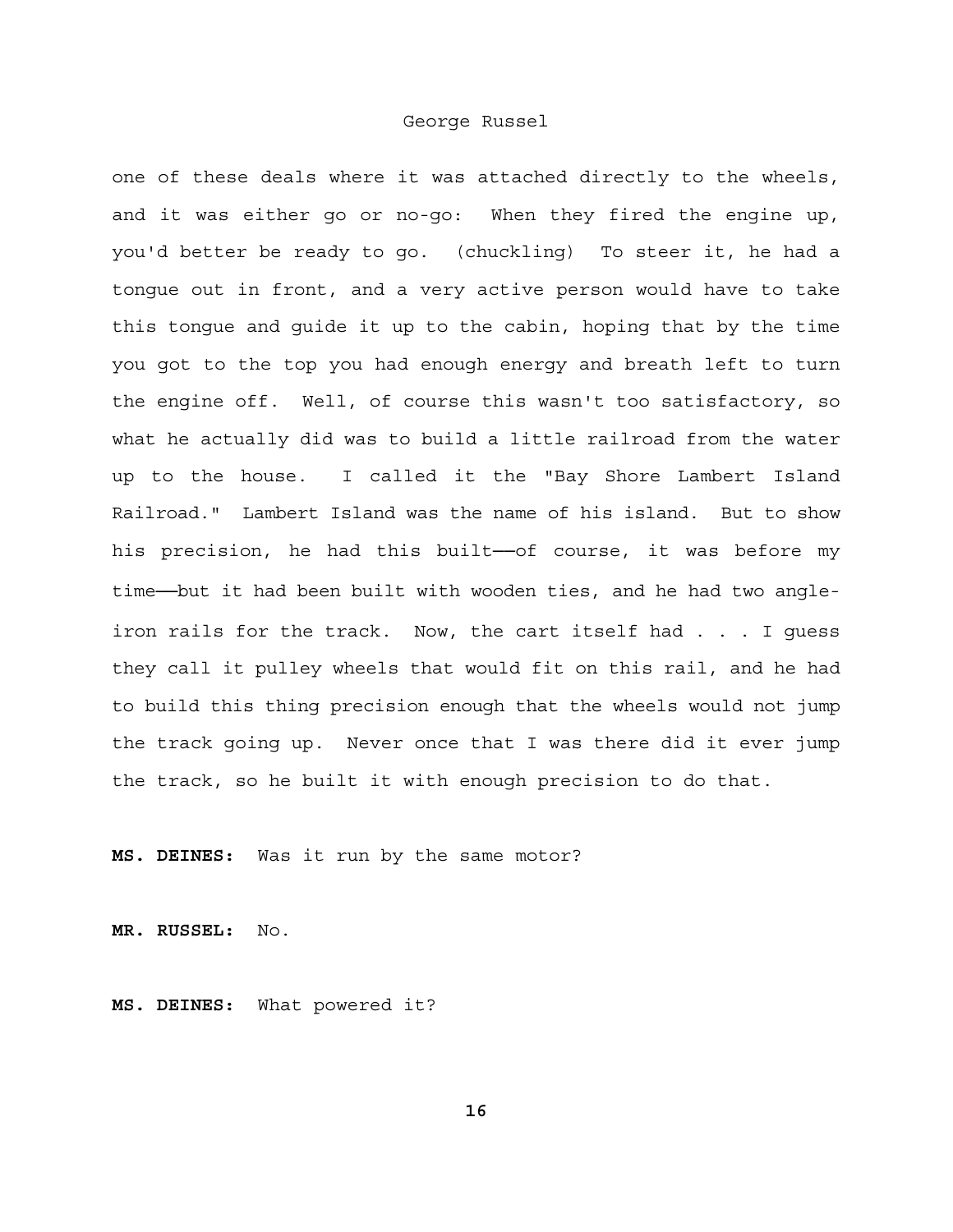**MR. RUSSEL:** I'll describe that. This was a little one-cylinder outboard motor that had gotten beyond its time, as far as pushing a boat was concerned. So he took the propeller and gearbox off of the bottom shaft and put a worm gear on that. Then this worm gear was attached to a gear on a wooden drum--oh, I guess the wooden drum was maybe this big around-and in this wooden drum he had a cable that would wind up, and we'd fire up the engine and it would wind the cable up. And this one-cylinder engine, he had it so designed that we could bring at least 200 pounds up on this cart. So that's the way we brought the groceries up. And it saved me a lot of work because the icehouse. The icehouse was down by the lake at the bottom of the railroad, and I could bring the ice up from there on the railroad. The refrigerator had to be an icebox because, of course, there was no electricity. So he would have one of the natives there cut ice off of the lake and store it in this icehouse with wood chips and that sort of thing and sawdust. Well, these chunks of ice would be, oh, three foot square, even by the time we were up there, which is quite heavy. So this saved me having to walk up the hill with that on my back; we could haul the ice up on that cart.

**MS. DEINES:** Which makes a nice difference. (chuckling) **MR. RUSSEL:** Oh boy, it was a big help to me. (chuckling)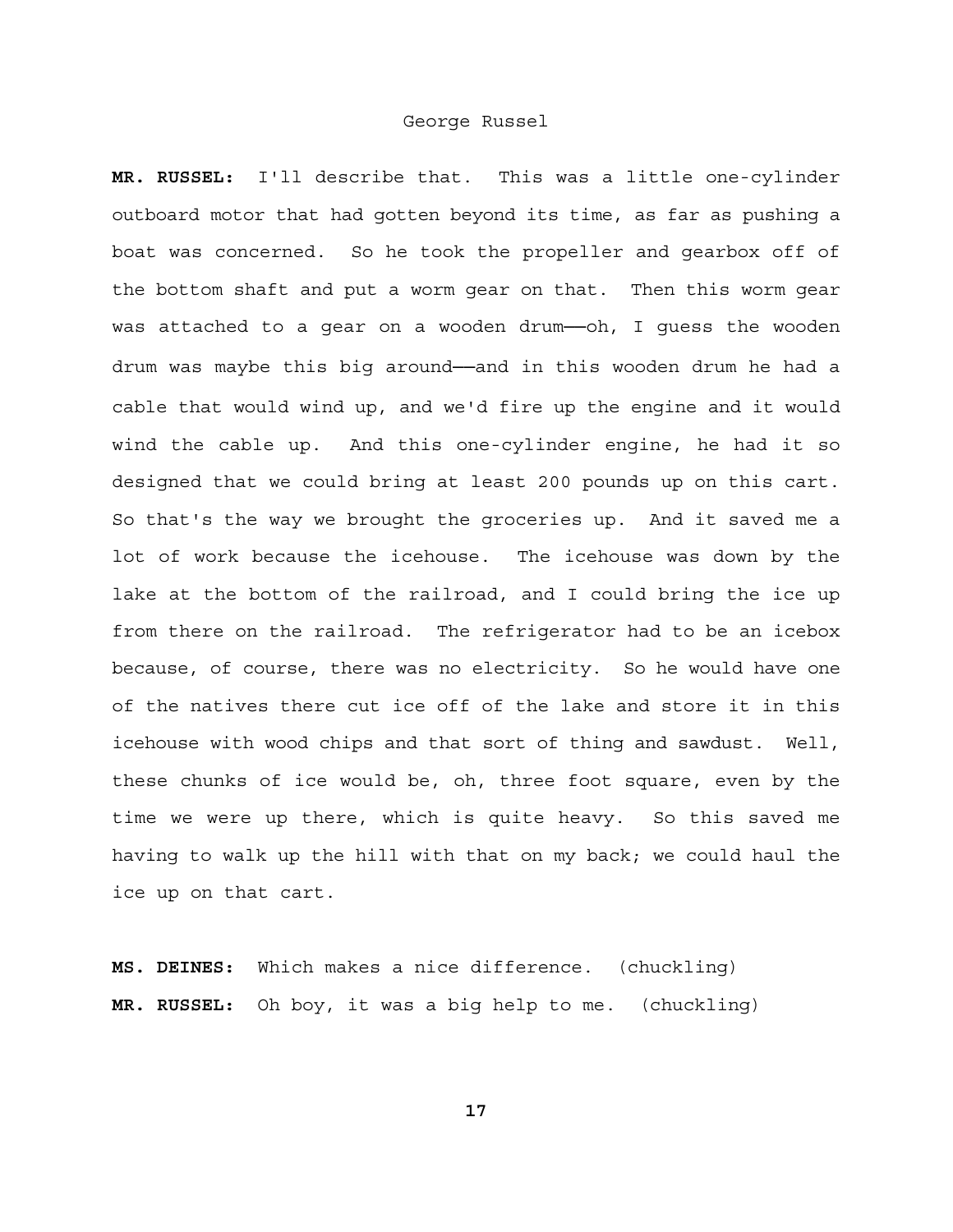**MS. DEINES:** So what did Orville do while he was at the island most of the time?

**MR. RUSSEL:** Just kind of puttered around. Yeah, there really was nothing you could do on the island that was there.

**MS. DEINES:** Relax?

**MR. RUSSEL:** Just relax. Once in a while he would go sailing. He had a little thirteen-foot single-sail dinghy. It was great fun sailing in the thing. They had a big, open area out in front of the island, and we could go out there and just have a wonderful time sailing that boat. But he would do that, and I don't know that it ever got tiresome for either one of us. All the time I was there, I doubt if he ever went fishing. He had done enough fishing by the time I got up there, I guess. (chuckling)

**MS. DEINES:** He was done?

**MR. RUSSEL:** Yeah. Oh, he would build a little wooden bridge for some of us to walk on where we were walking up and down. He had quite a workshop there, a lot of tools, which I used quite a bit just to make little things just to keep me occupied. We had a lot of cedar on the island, and I would cut off little slabs of cedar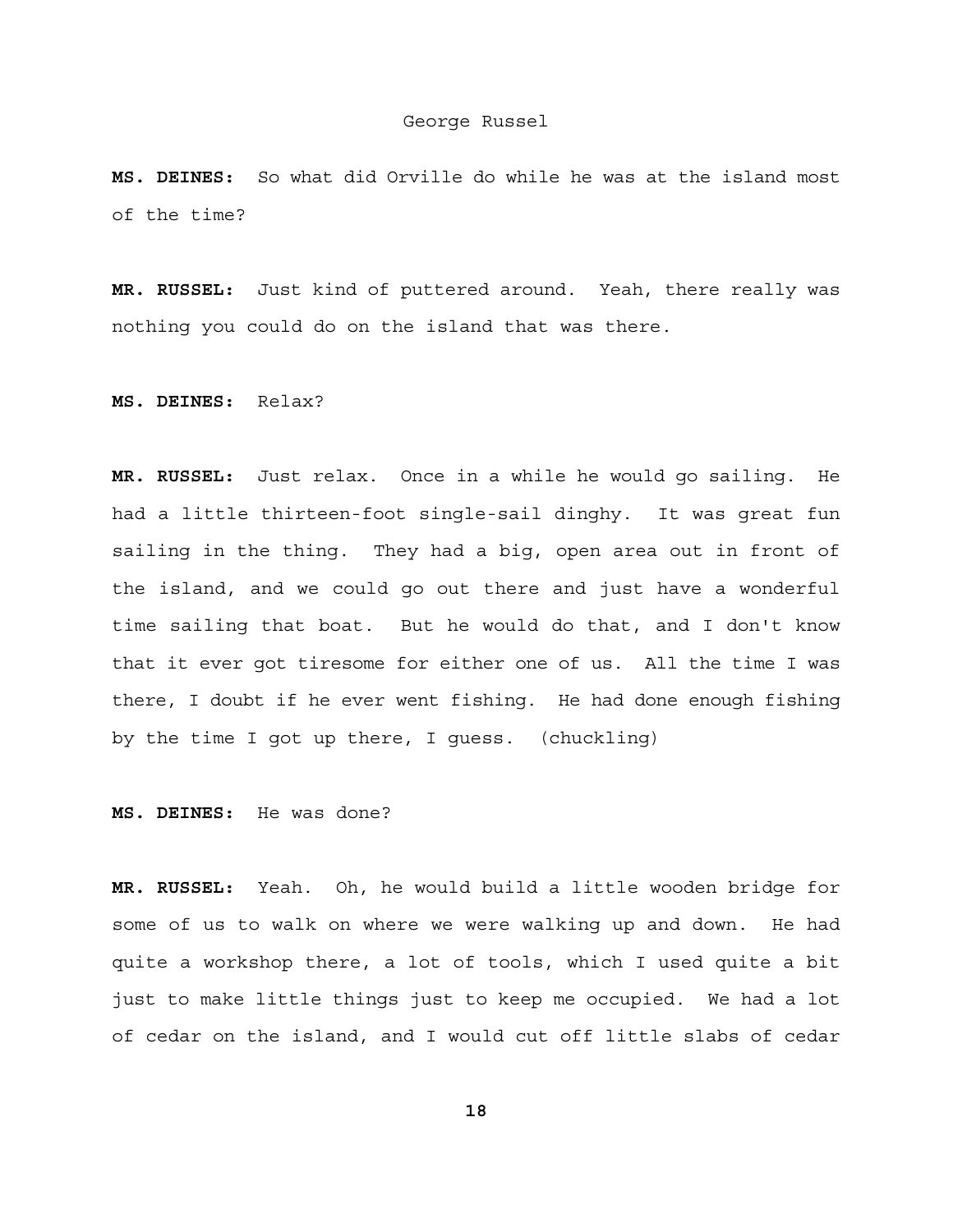and build them into little jewel boxes for the family. I had nothing but a handsaw and a hand file to do it with, so it took a little effort to do it, but it kept me occupied.

**MS. DEINES:** Are some of those still around?

**MR. RUSSEL:** I would doubt it. I don't think that any are still around. No, that was a *long* time ago. Remember, that was back in the '30s. That's just a few years ago. (chuckling)

Back in those days, a dollar was really worth a dollar, and he liked to think up ways that Wilbur and I could earn a dollar. We had little rabbits, Canadian hare, and groundhog, and that sort of thing on the island. So he thought up the idea of designing and building a trap. We had to design and build a trap where we could catch these animals, deliver them to him out of the trap unharmed . . . He said "the animal unharmed," he didn't really mention what might happen to Wilbur and me. (laughter) Then he would give us a dollar each time that would happen. So he helped Wilbur build it. They had what they call a figure four trap. It was shaped sort of like a figure four. I am still not too sure how it worked. **MS. DEINES:** But it did? (chuckling)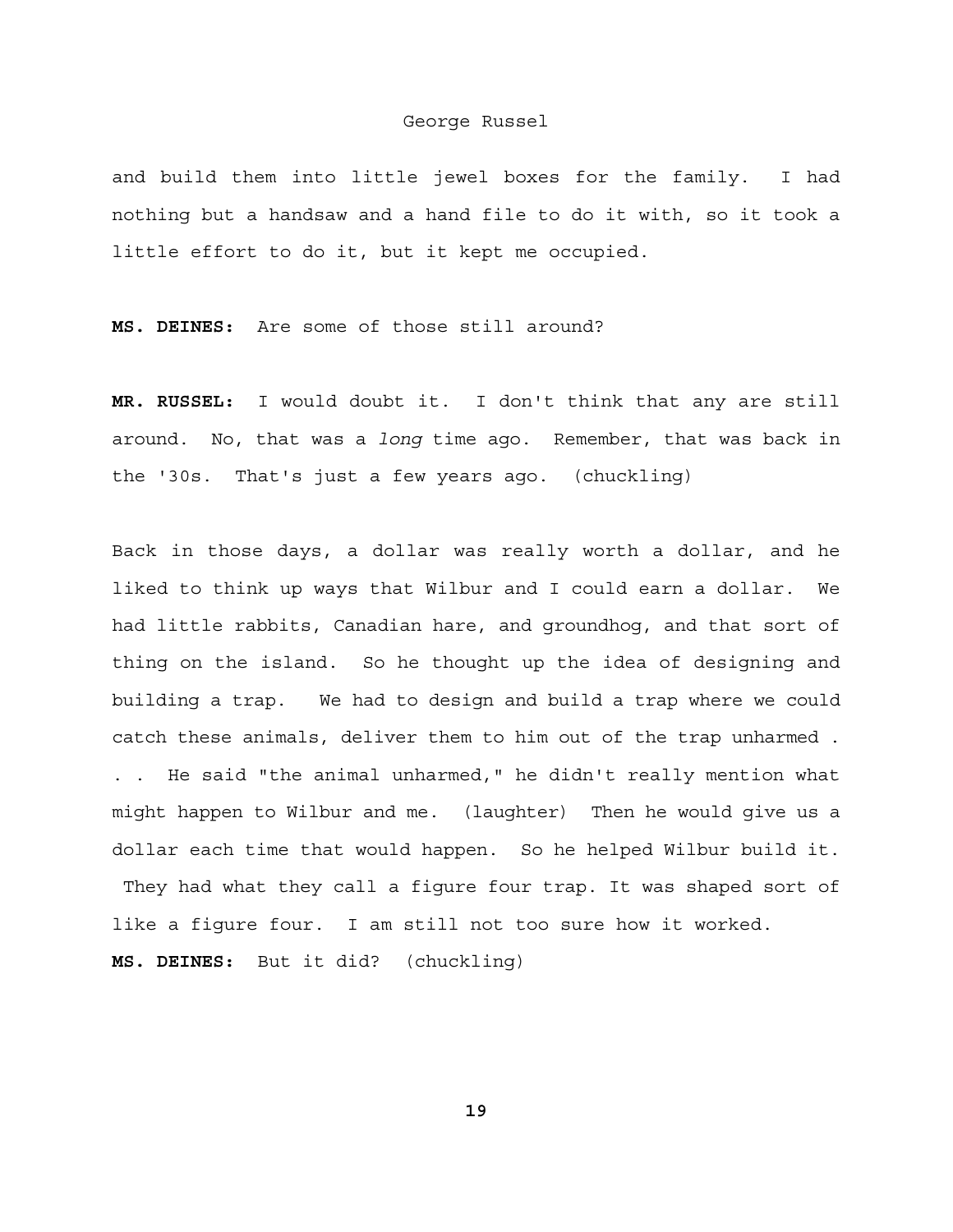**MR. RUSSEL:** It did, and you would put bait on that. Well, one day Wilbur came dashing up to us and said, "I've got a rabbit in my trap, I've got a rabbit in my trap." So we went up there. And these Canadian hares have got pretty strong back legs. I mean, they can really flog. Well, poor Wilbur, he had to get that thing out of there, and by the time he got it out of the trap and delivered to Uncle Orv, the rabbit just about beat him to a pulp. And Uncle Orville, I thought he was going to have hysterics laughing. (chuckling) I think that was the most entertainment he ever got for a dollar bill in his life.

My trap, I found a wooden box about like so that had a wooden lid on it. Well, I turned it over upside-down and I would prop it open with a stick. And they had a lot of what they call wild cherry saplings, I've got a few out here, but they were very springy. So I would set it up so that the stick would prop up the box, and I would find a wild cherry sapling, tie it down with a loop on the corner of a rock, then I would run this loop in through the box so that I could hang some bait on it inside, then another string on the sapling would be attached to the bottom of the stick of that holding it up. Well, this all happens faster than you can talk, but the animal would eat the bait, this would pull the loop off of the rock, the sapling would snap up, pull the brace out from under the box, and the box would fall down. Well, that was the easy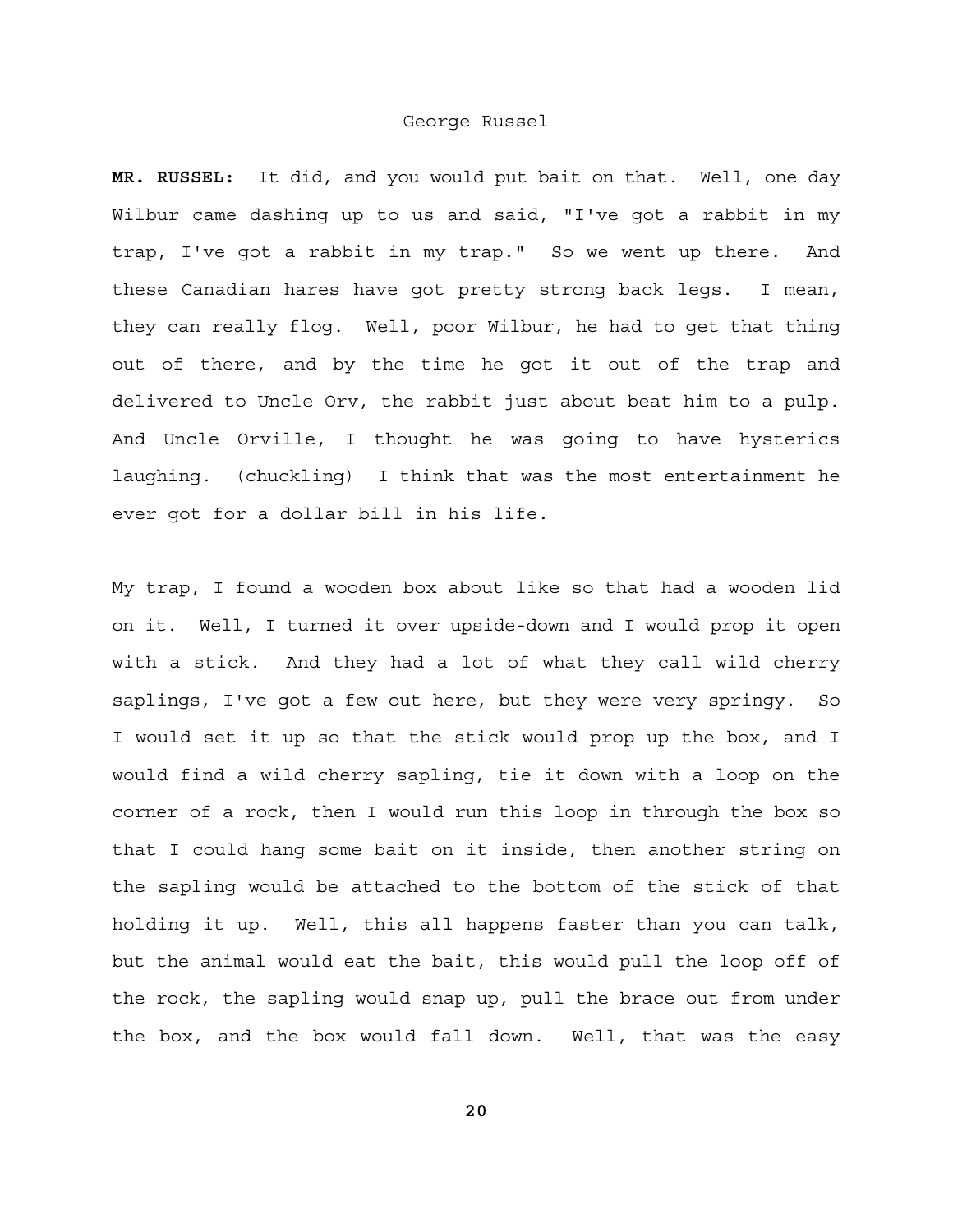part. I had to get him out. I would always manage to catch a groundhog, and they're vicious little animals. You just don't dare pick them up bare-handed. So what I did, I had a loose board in the top of the box, and I would make about a . . . oh, about a three-inch opening, a three- or four-inch opening, so that it would slide back and forth. Well, when I got an animal in there, I would make a loop, a slip-knot loop, and put it over this hole. Then I'd slide the board back, and when the animal stuck his head out I'd catch him with this loop and carry him that way. A time or two they would go through there so fast I wouldn't be able to pull it. But Uncle Orv claimed I had one trained to get in the box so I could bring it up and get my dollar bill. (chuckling)

**MS. DEINES:** The same one just kept coming back? (chuckling)

**MR. RUSSEL:** (chuckling) Yeah, he kept coming back. I don't know other things that I might tell you about. Do you have any questions you might like to [ask]? Let me check some of my notes here and see. Oh, arriving at the camp in summertime was quite an operation, because he had to hide everything from the native Indians. They would come in there in the wintertime and take just everything they could carry away. So he had two or three ways of doing things. To hide his dishes and things, the cabin, of course, had an upper deck which we could open up and view all around-a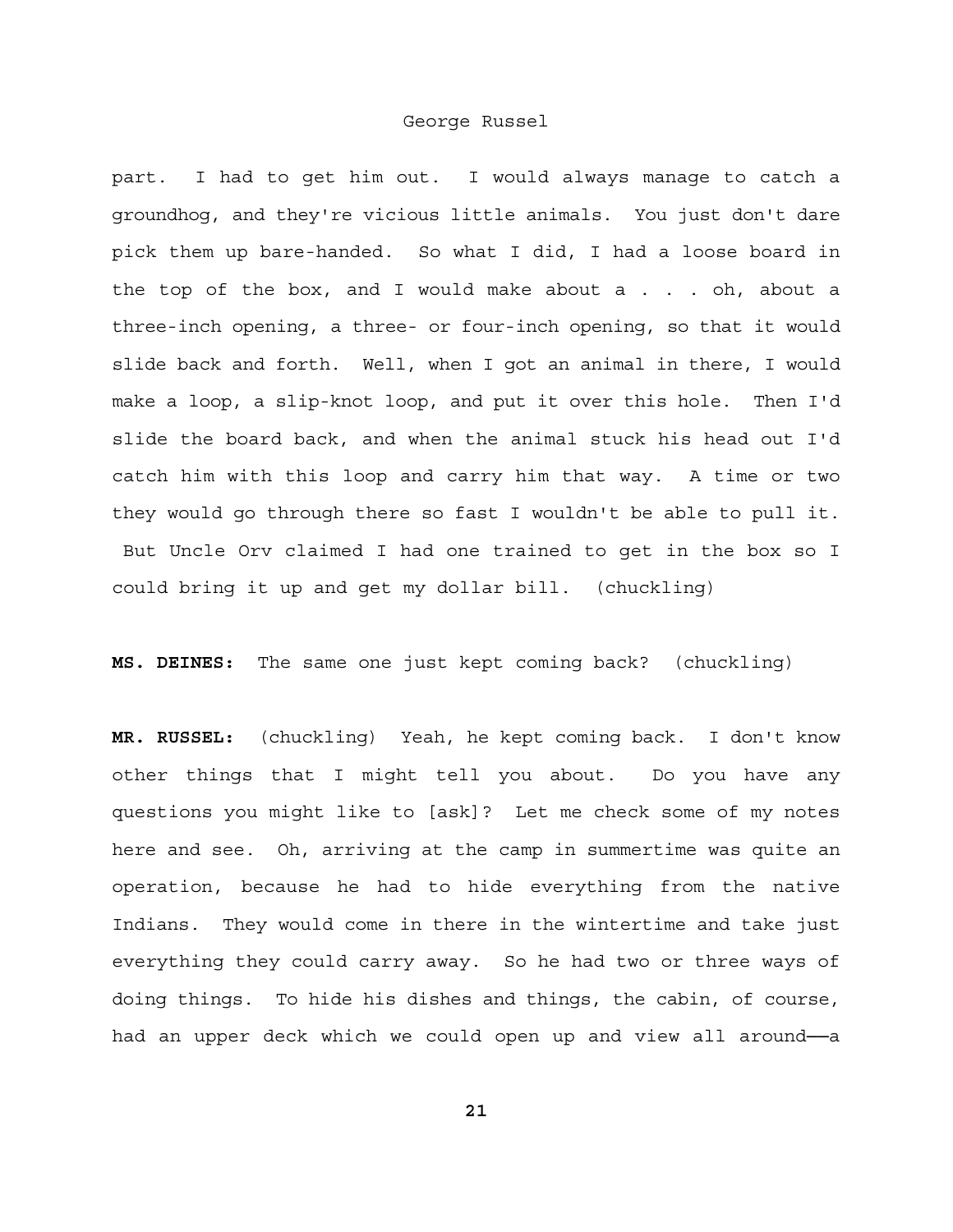beautiful setup. But going up the stairs, he had built sort of a cavity in which he would put a cover on the front and make it look just like the wall. So then he would take this off and put his dishes and things in there, and that worked quite successfully. Now, to lock his door on his room, because he'd keep clothes and things in there and not have to haul them all back and forth, he had quite an arrangement. I think you've seen these Yale locks, where they're about so big and they have a little plunger that comes in and out with a knob that'll . . . And it had a little trigger on it that you could lock it. So he would set this up with the trigger locked, and he would run a wire down the side of the door, with a very small hole drilled through the door right where he had this wire or string coming down. Then he could push a forked plunger through this hole and get the wire, and this would unlock it and then he could open the door. So, fortunately he was always able to find the wire through the small hole. (chuckling) It always worked.

I don't know what other things you might know about the island. The water supply was . . . I think I described it when I was telling you about his laundry. A pump would pump the tank full of water, and that was always quite an operation. To start that, you had to crank the wheels quite rapidly, these big flywheels. That was what would start it. You couldn't keep a battery because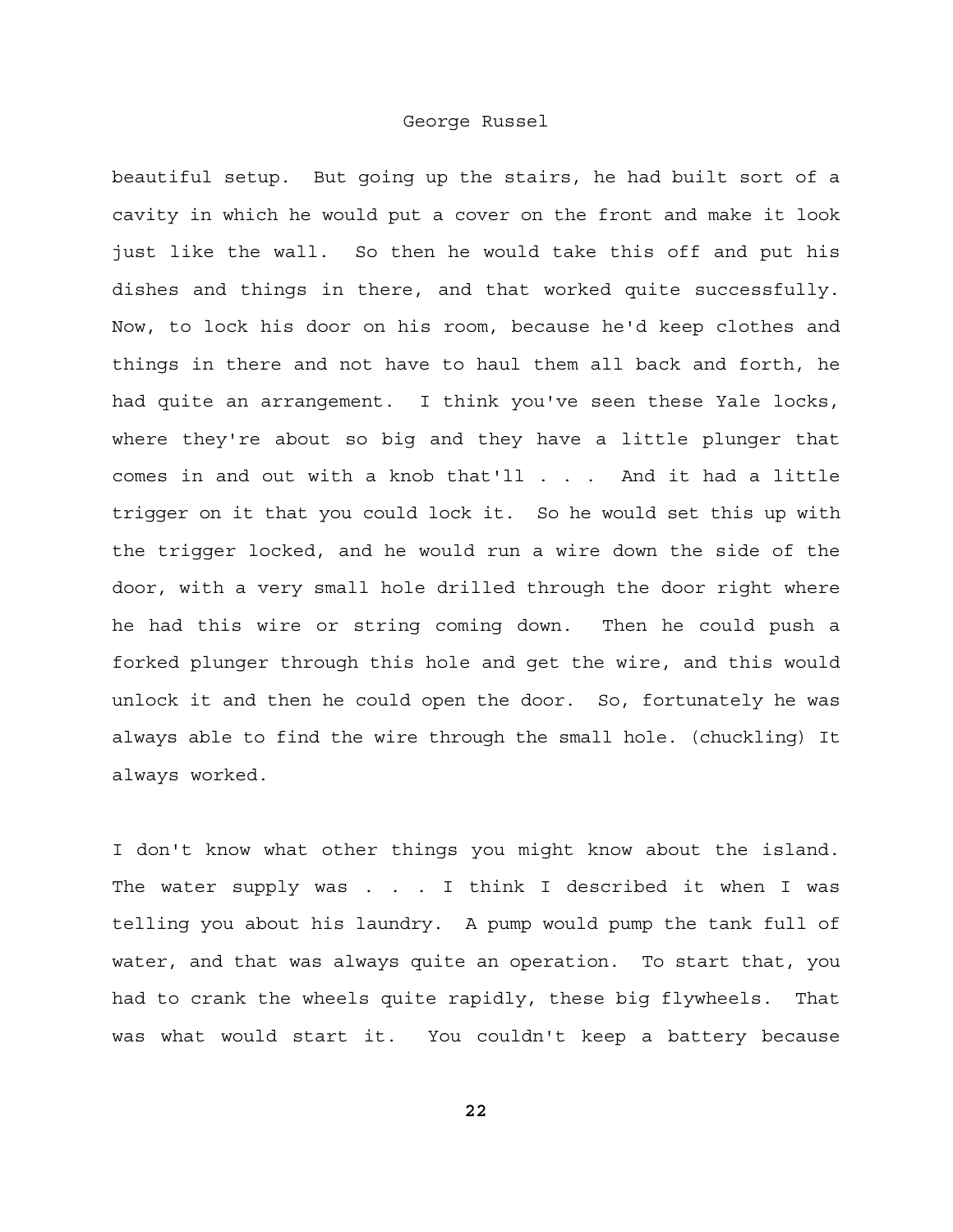batteries would not stay charged. It had a magneto on it, so you had to pump it fast enough for the magneto to start to work.

**MS. DEINES:** Once you pumped it, did it stay operating or did you have to do that every so often?

**MR. RUSSEL:** Oh yeah, once it started firing and started going it would operate; that then, of course, would pump the water up to the cabin. Let's see, what else might be of interest? (pages turning) His washing machine, did I describe his washing machine?

**MS. DEINES:** Yes.

**MR. RUSSEL:** Okay, and I described the marmalade. Oh, the dock design. Of course, there's a lot of ice freezing there in the wintertime, it was quite cold, and the ice would grab the dock and lift it up and tear it out. So he designed the dock so that it was canted on the sides, and when the ice would lift up, it would simply lift away from the dock. So the dock that was there, I was there for six summers, that one dock stayed all summer long, which is really quite remarkable to have it stay there that long.

**MS. DEINES:** So most of the time you were there, he was constantly changing or upgrading what was there?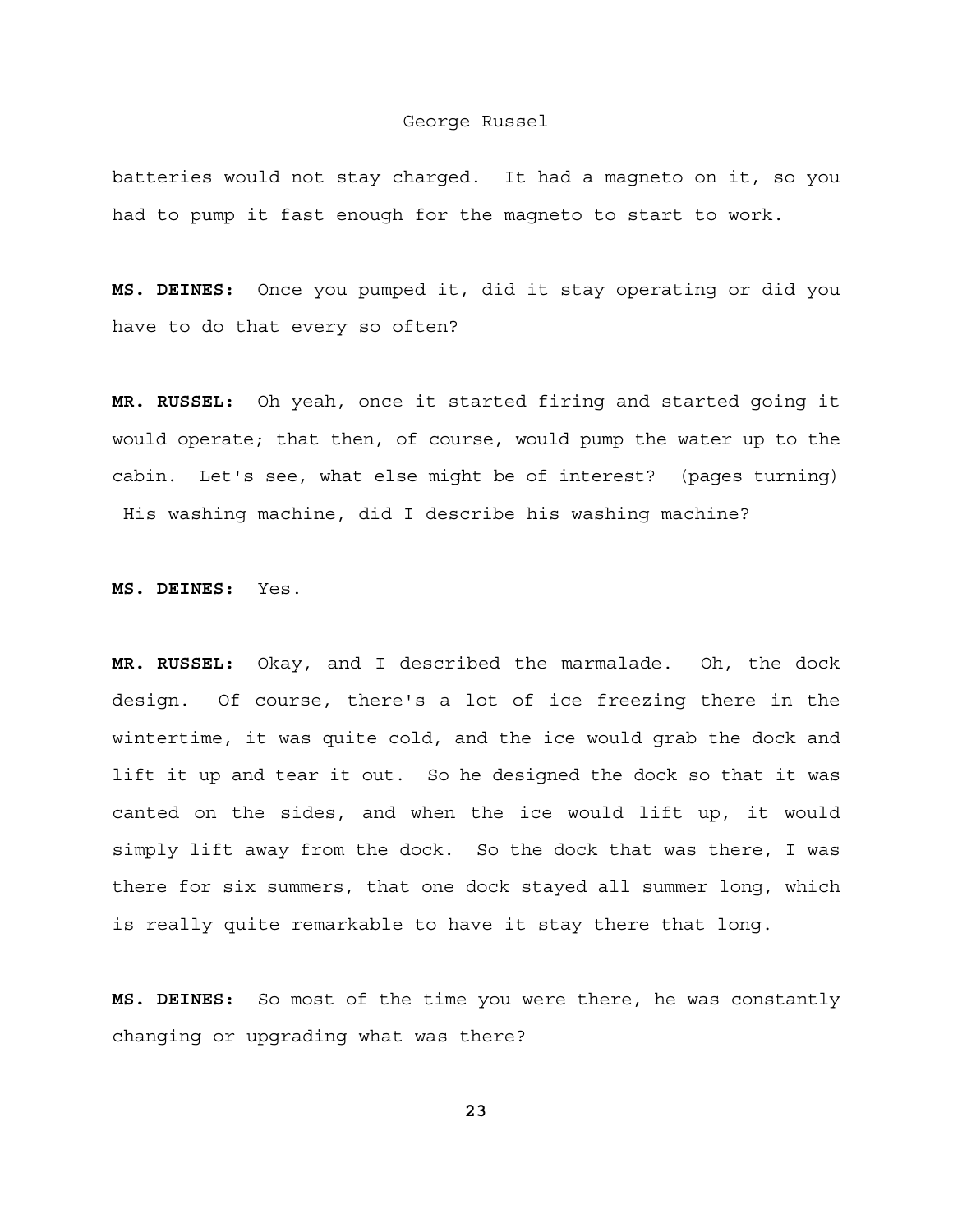**MR. RUSSEL:** Oh yeah. I mean, he just would putter around the island and try to find things to do just to keep occupied and busy. There wasn't much you could do. When I'd get my jobs done, I would get in the canoe and go off on one of the islands and just explore around, look around. Oh, I just loved it up there. I was kind of the loner type anyway, and I could spend the whole summer up there and just have a wonderful time. We would go in town for supplies about once a week and load the boat up and bring them back out.

**MS. DEINES:** Where was town? What was the closest town?

**MR. RUSSEL:** A place called Penetanguishene, Penetang for short. If you can get a map of the area, it's easy to find. It's one of the towns there. But we would go in and load the boat up and bring it back out. What were we talking about, the supplies?

**MS. DEINES:** Yes.

**MR. RUSSEL:** Okay, well, we'd bring supplies enough for the week or so that it would take to do that. Of course, we'd bring them up on this train that I told you that he had, and that was quite an operation loading that up and bringing it up. Fishing, I didn't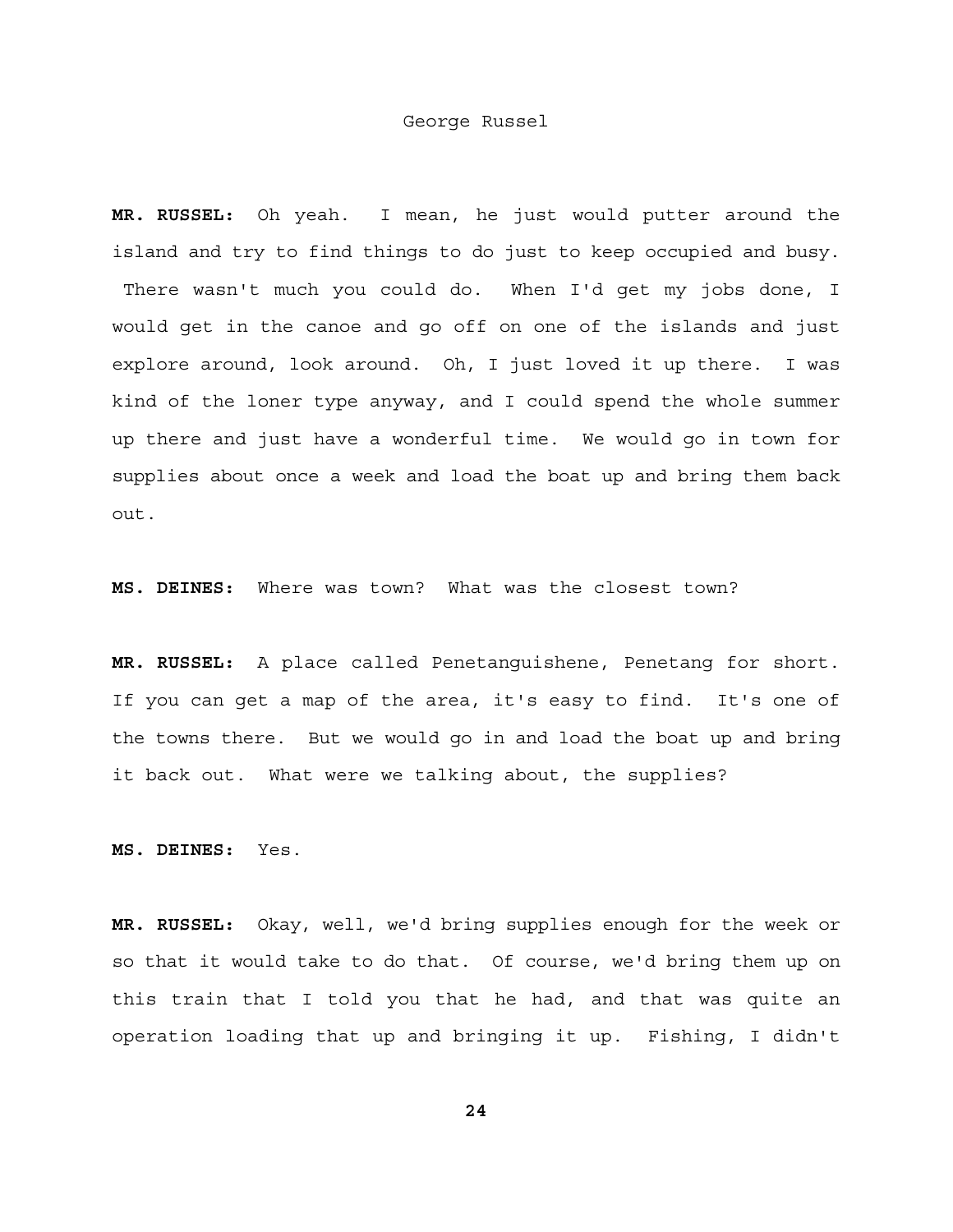appreciate the wonderful fishing then that I would do now, but you could always catch plenty of fish to eat. Whenever he'd decide he'd want some fish for dinner, he'd send me out and I'd catch enough black bass, maybe about ten, twelve inches long, what they call small-mouth black bass. Delicious fish! And he'd cook those and we'd have those for dinner once in a while for a change. He was a wonderful cook, just a fantastic cook.

**MS. DEINES:** What types of things did he cook?

**MR. RUSSEL:** Just about anything you can think of. I don't recall now specifically, but we never went hungry. (chuckling) As I said, I would eat . . .

**MS. DEINES:** (chuckling) The bottomless pit of the group, right?

**MR. RUSSEL:** Yeah. I would actually gain weight, but I'd be hard as nails by the time I got out of there. There wasn't an ounce of lard on me at all by the time I got through with the place. It was wonderful. I knew the little places. Every once in a while, he'd want to have some fish for dinner and I'd go out and catch a few fish and bring them in. Once in a while he'd take us for a ride in the boat, but not very often. Really, once you've seen the area, that's about all there is to see again.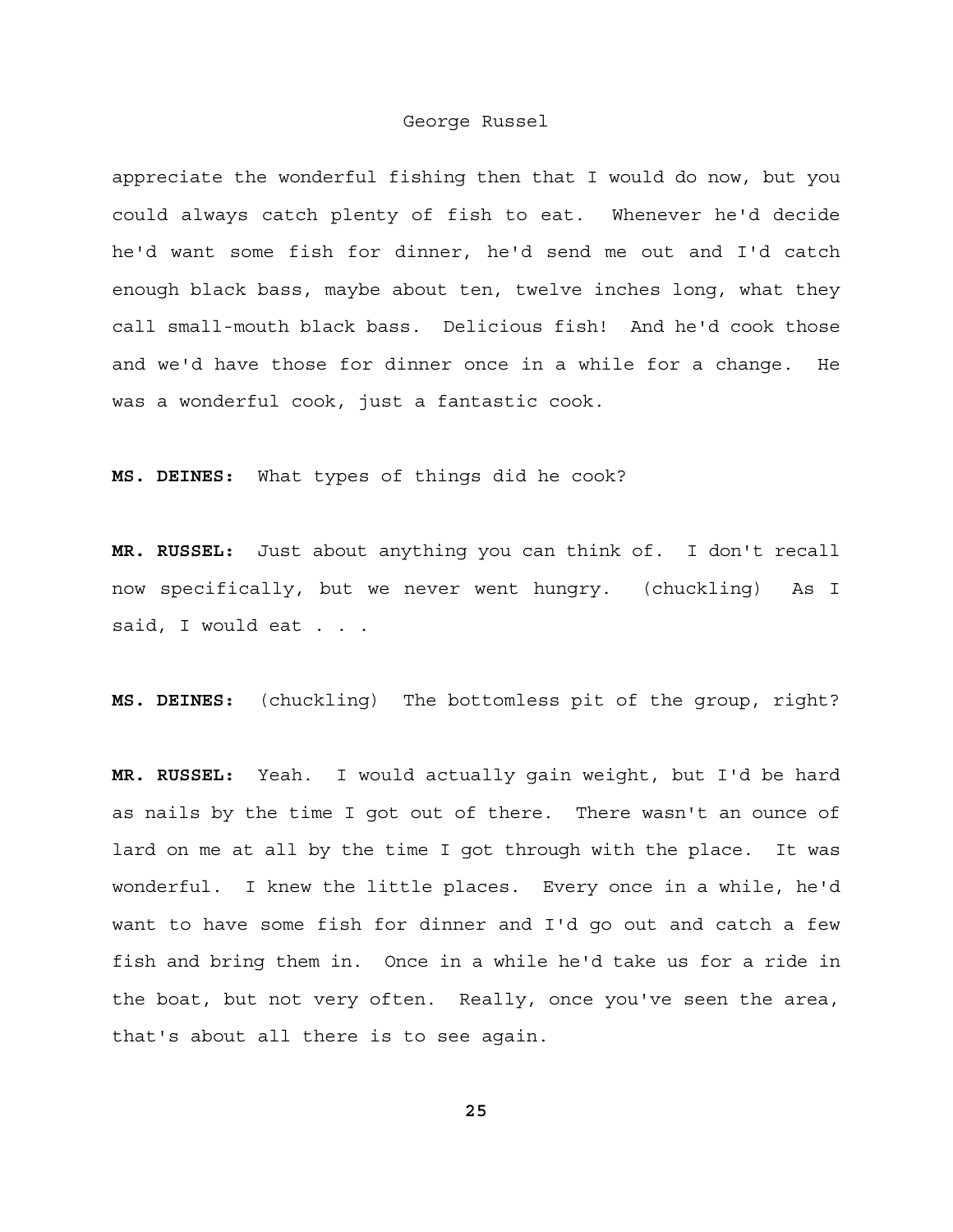**MS. DEINES:** Now, to get the family straight, Wilbur went up with you, right? And you're cousins?

**MR. RUSSEL:** Yes, he was my cousin. My mother had a brother and he was Wilbur's father. My mother's father was Reuchlin, the oldest.

**MS. DEINES:** Okay, and then your mother was . . . ?

**MR. RUSSEL:** Helen. Yes, and her brother was Herbert, and Wilbur was Herbert's son. The two of us then would go up there, of course, together. We would be there together. Wilbur passed away some time ago, a few years ago. I've just about outlived everybody. (chuckling) In fact, right now I'm the oldest living member of the family.

**MS. DEINES:** Of the Wrights?

**MR. RUSSEL:** Of the Wrights.

**MS. DEINES:** It's hard because the family is spread out and it's hard for me to keep track of everyone, but especially Reuchlin's side.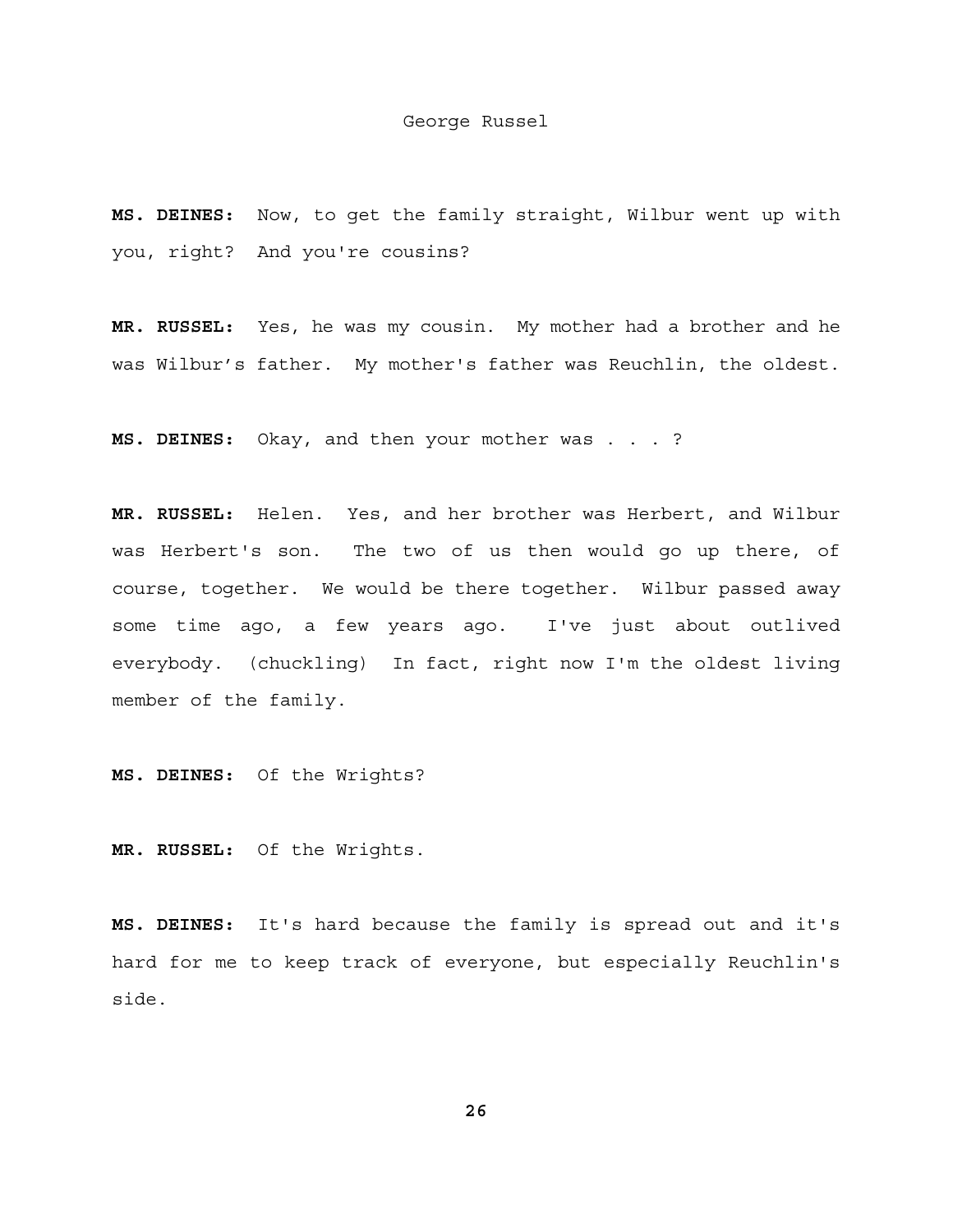**MR. RUSSEL:** Yes, I'm the only one left in Reuchlin's family. None of Reuchlin's family had much in the way of children. No, I shouldn't say I'm the only one left. Ellwyn, who was the youngest of the three of Reuchlin's, his daughter is still living. She's living out in California. And I should take that back. Again, Wilbur's sister is still living, and she lives out in southern California, Kathy, Katharine. Ellwyn was Mother's sister. Ellwyn had two children: Charles, who has passed away, and then Margaret is still living in southern California. So there's still three of us left of Reuchlin's family.

**MS. DEINES:** Did you know your grandfather? Because I forget when he died.

**MR. RUSSEL:** Well, he died in 1920. I did know him some because I would be about five years old when he passed away. What I remember is we'd always have Christmas at their place in Kansas City, and he would always have a great big tree in one corner of the livingroom, where a sheet would be pulled across it so we couldn't see anything until the right time came. Come Christmas morning, we all had to sit down and have a good breakfast (chuckling) before we could get at it.

**MS. DEINES:** Sounds like my family. (laughter)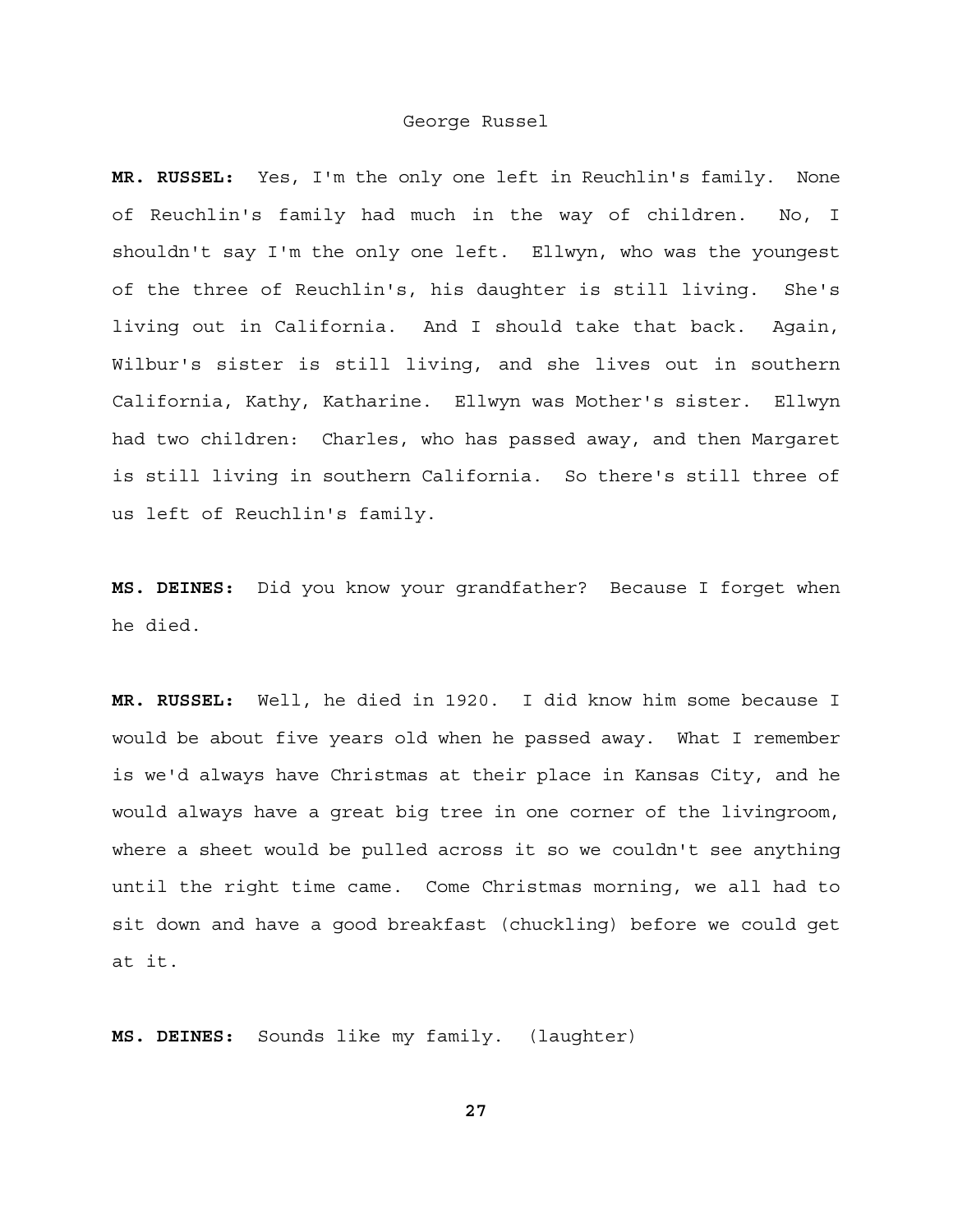**MR. RUSSEL:** Yeah, we always had to have a *good* breakfast before we could go in there. (chuckling) I'm sure he got a big kick out of that. They lived in Kansas City and I lived in Lawrence where Kansas University is. In fact, I lived there from the time I was about three till I graduated from Kansas University. Right now, as I said, I'm the oldest of the living relatives of the Wright family.

**MS. DEINES:** Did your family ever talk about Wilbur and Orville and their memories of them?

**MR. RUSSEL:** Not very much because they . . . My grandfather moved out to the Kansas area . . .

**MS. DEINES:** Early. (chuckling)

**MR. RUSSEL:** Oh, quite early. In fact, I'm trying to think whether Mother had been born before they moved out or not. Mother was the oldest of the three in Reuchlin's family. But they lived out there almost all the time. They didn't see much of the Dayton people, simply because in those days that was quite a distance and it was not easy to travel. We lived there, lived in Lawrence. I guess, as I told you, I lived in Lawrence from the time I was about three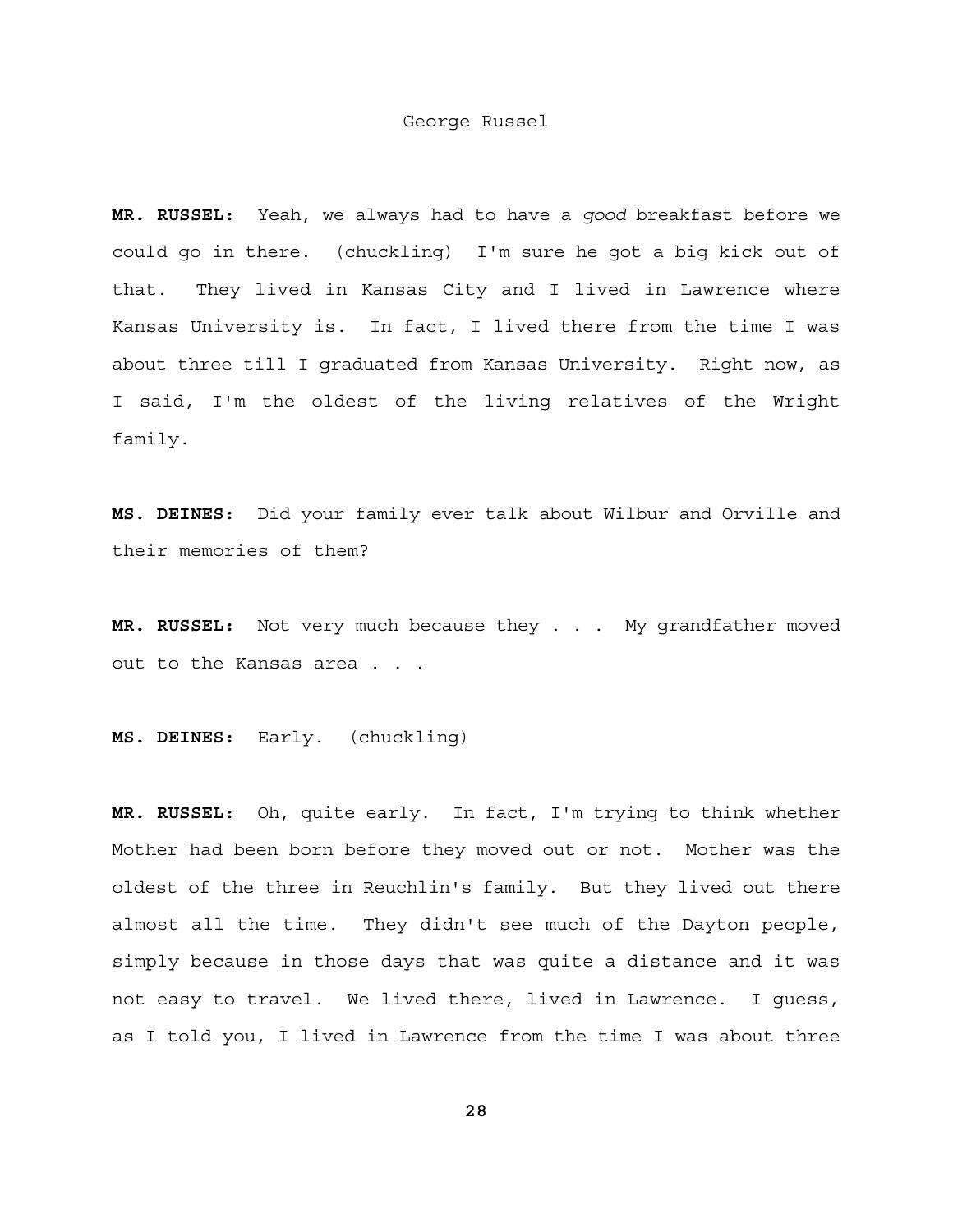until I graduated from college, which is where the Kansas University is. I remember Grandmother quite well. I only remember Grandfather from pictures, because I was about . . . oh, I'd be five, I guess, when he passed away, and I didn't see him too often because we lived in Kansas City.

**MS. DEINES:** Yeah, that makes a difference. Before you went to the island . . . So you would take the train to Dayton?

**MR. RUSSEL:** Yes.

**MS. DEINES:** And then drive up to the island? Would you drive back with Orville and then take the train home?

**MR. RUSSEL:** No, he always stayed for . . . oh, as long as he could. As long as the weather would allow, he would stay after Wilbur and I left.

**MS. DEINES:** Okay, because you had to leave to go back to school. **MR. RUSSEL:** I had to leave to go back to school, yes.

**MS. DEINES:** But you always went sort of the beginning of July?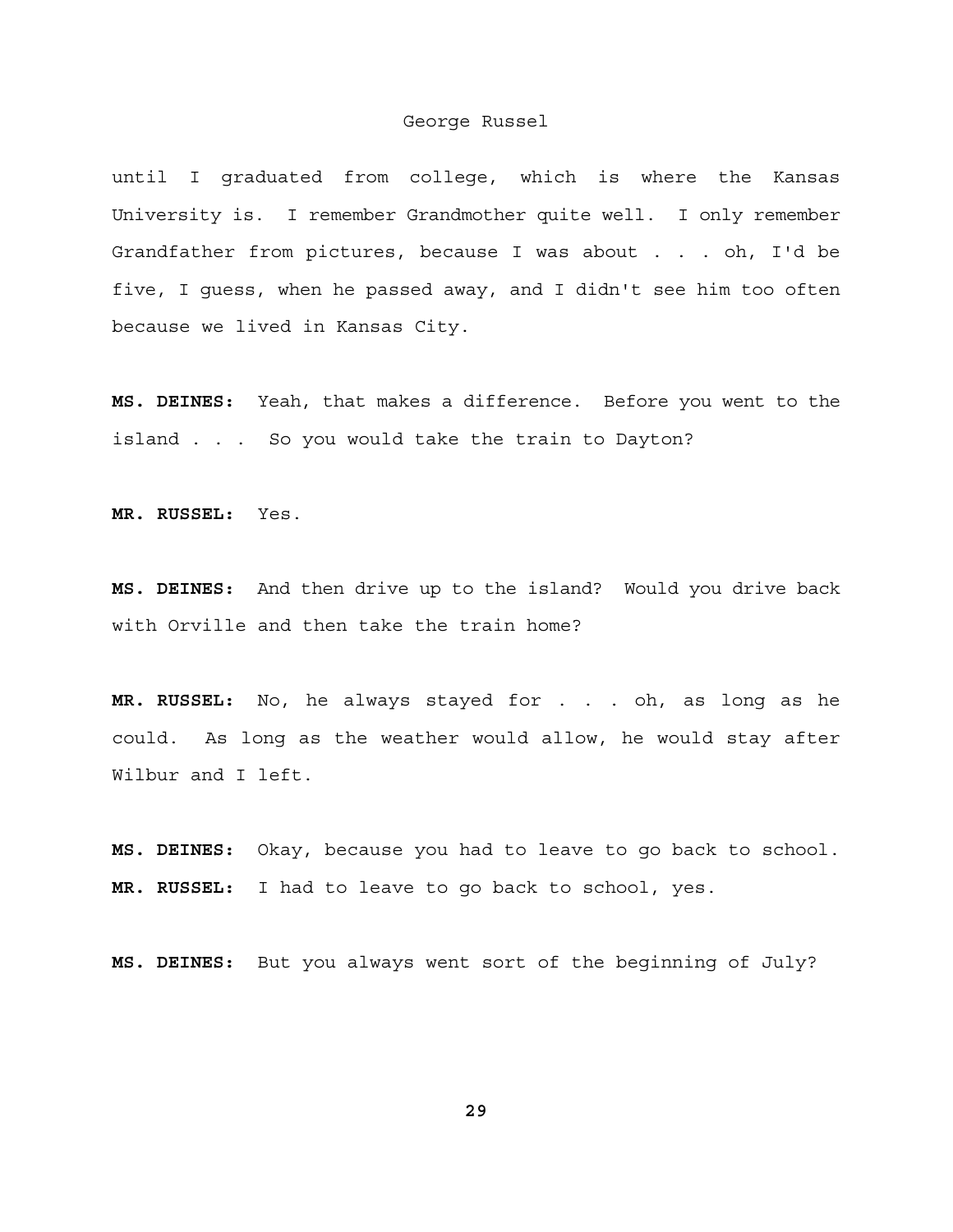**MR. RUSSEL:** Around the first of July. We'd meet at his place around the first of July. And we'd always have this party, where as I mentioned, about the kids. (chuckling) I can remember that almost every time. The island itself, I have wonderful, fond memories of the island and some of the people that we knew up there. We had some nice friends. Once in a while we'd take the boat and go up a river--we'd have to do it by canoe, of course--and that would be quite an experience. But I was hard as nails. I could really canoe in those days. In fact, I got a kick out of it. I didn't realize what was happening at the time, but some friends of Orville's lived nearby and they had a guest there that was really quite an athlete, and we decided we were going to take a canoe trip up the river. Well, he, being a big athlete, you know, why, he wanted to take the back the canoe. You have to steer from the back and that sort of thing. I was in such physical condition that the back paddler, I don't know if you're familiar with canoeing, has much more affect on the boat itself. But I would be paddling in front. I would paddle so hard that he would have trouble just steering it. (laughter) And this upset him considerably. But I didn't realize really what was going on because I loved to get out in the canoe. I would get in the canoe and just . . .

**MS. DEINES:** Go and go. (chuckling)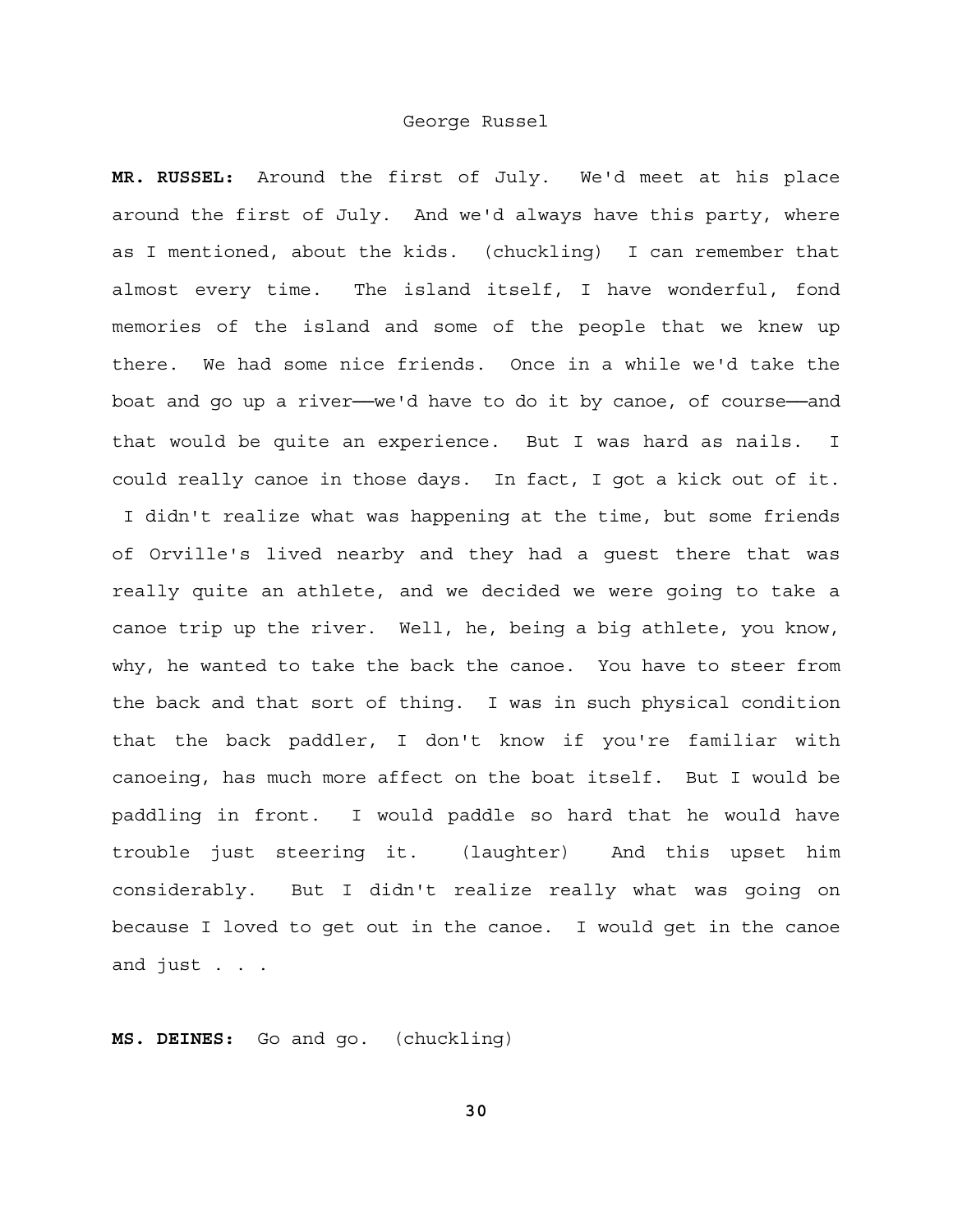**MR. RUSSEL:** Go and go, yeah.

**MS. DEINES:** So how many summers did you go up there?

**MR. RUSSEL:** Six summers.

**MS. DEINES:** So it would have been 1932 to . . . ?

**MR. RUSSEL:** Thirty-two to thirty-eight.

**MS. DEINES:** Did you ever get to go back up after that?

**MR. RUSSEL:** Yes, not too long ago . . . I don't remember just how many years, but a couple who purchased his boat. When Uncle Orv stopped going up, he sold his boat to a man by the named of Wilf Frantz, who was the caretaker of the island in the wintertime when Orville was not there. Wilf just didn't really take care of the boat, just let it go all to pieces and that sort of thing. Well, his daughter married and they bought the boat from Wilf and renovated it and just put it back in beautiful shape. It's a beautiful boat.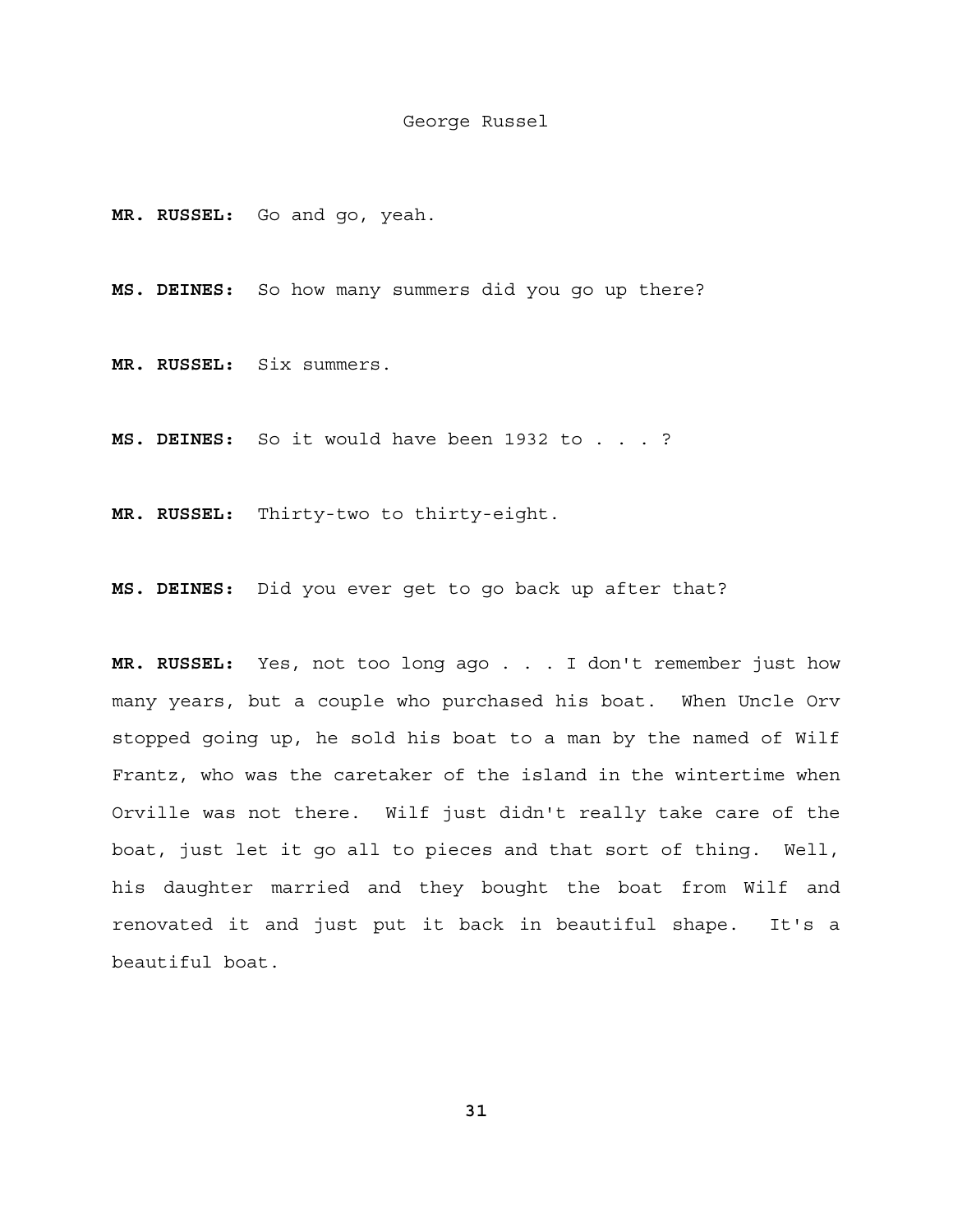**MS. DEINES:** Wick has a picture of it in his study, so I've seen the picture of it since it's been restored.

[End Tape 1, Side A]

[Begin Tape 1, Side B]

**MR. RUSSEL:** Let's see, where was I? I've forgotten now what I was talking about.

**MS. DEINES:** About going back up there, and the boat.

**MR. RUSSEL:** Oh yes. This family, in fact it was Wilf's daughter who bought the boat, and her husband, bought the boat from Wilf, and they renovated it and it's just in *beautiful* shape now. They have a beautiful home out on . . . No, I started to say an island but it isn't. It's on the mainland, but the only way you can get to it is by boat. Canada is still wild enough that way. But they renovated the boat and it's just in beautiful shape now. I was up there . . . in fact, I've been there a couple times. I took my family, who live just next door, and we went up and visited. It was a thrill to see it because it's such a beautiful boat. It was about a thirty-, thirty-two-foot boat, but it's not a cabin, it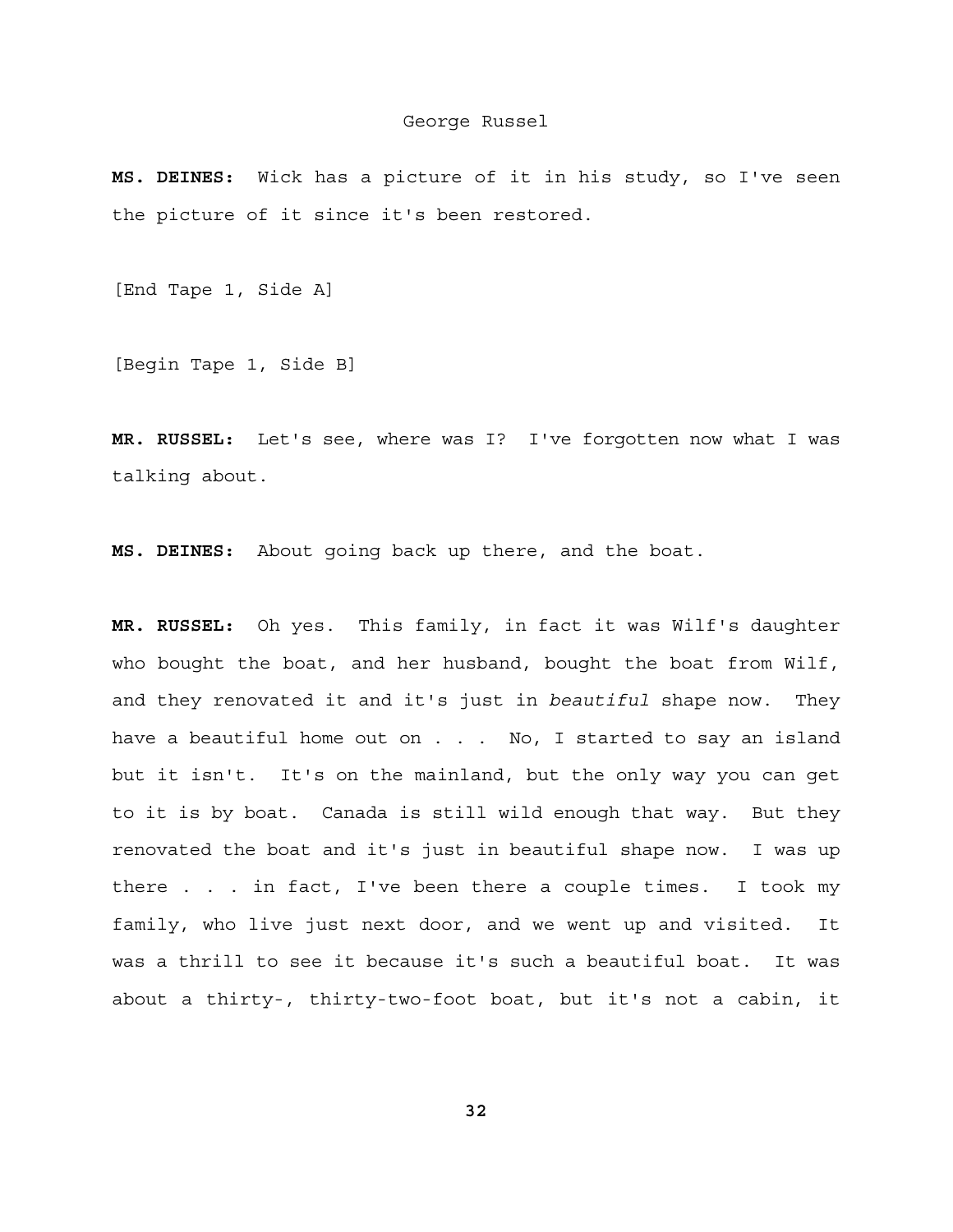just had a cover over the top. But it was a beautiful boat for the area up there, and I have very fond memories of it.

**MS. DEINES:** So did you get back over to Lambert Island?

**MR. RUSSEL:** Oh yes. In fact, the first time I was up there . . . It's owned by some people by the name of Shickedens, they're Canadians, and they bought it outright, and it's nothing like it was. He has a tremendous, big home, great big . . . It's nothing like the cabin.

**MS. DEINES:** Fancy now?

**MR. RUSSEL:** Yeah, nothing like the cabin that we had, and the same way with the boathouse and all that sort of thing. But it was interesting getting back on the island just to see it. It has so completely grown up, and I was really amazed because the island had been there a long time before Uncle Orv had it, but apparently it had burned off quite severely many years before Uncle Orv bought it, and it hadn't really grown up. When I went back . . . See, I left there in '38 which was my last year there, and I would have been there in about, oh, two or three years ago, but it had so grown up I just couldn't believe it.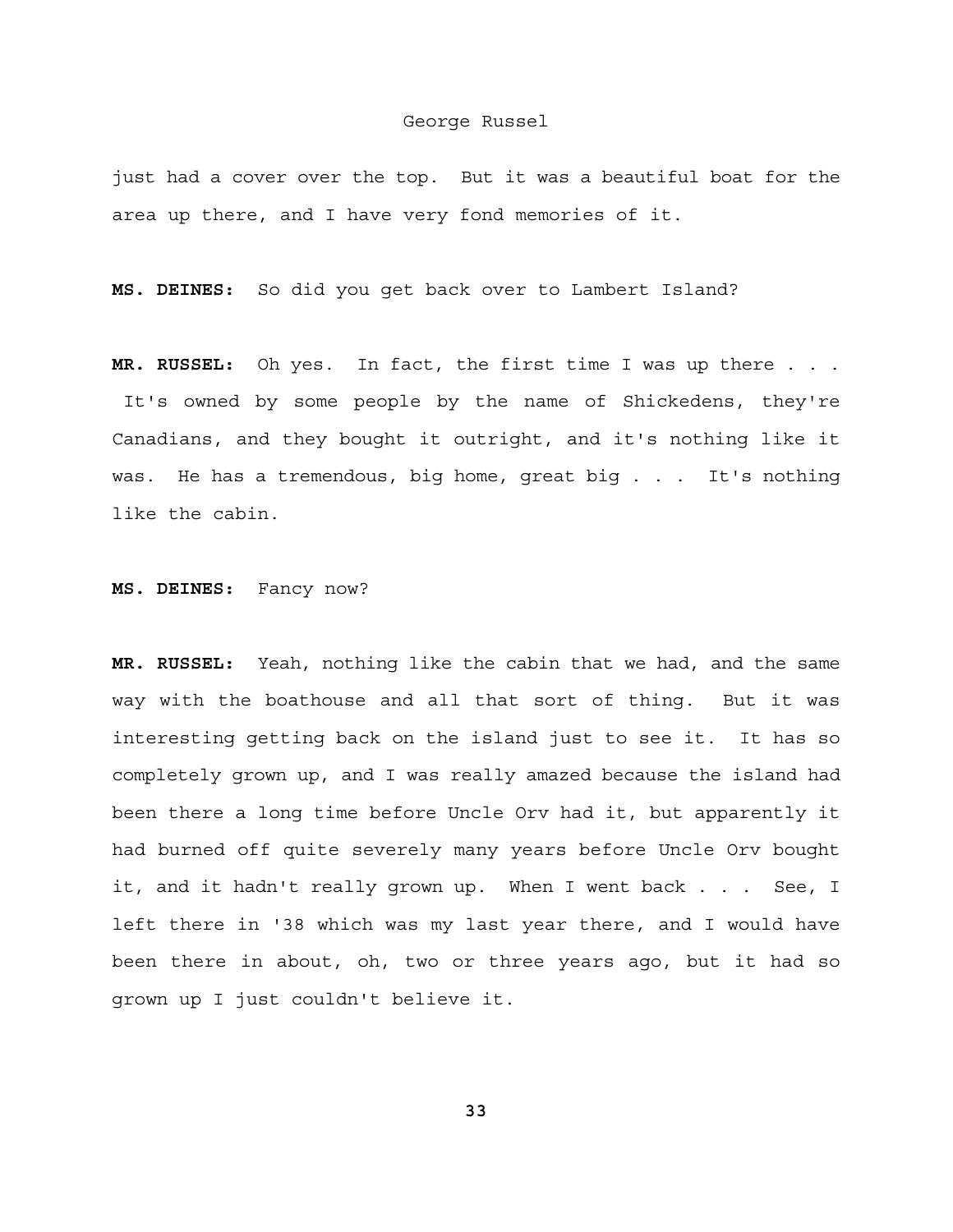#### **MS. DEINES:** Completely different?

**MR. RUSSEL:** Completely different, yeah. The place where we had the little railroad that we brought supplies up on was completely covered over. He had eliminated that. He didn't have it there anymore. The paths that we used were completely grown over. It just amazes me because that island has been there for quite a few years. (chuckling) But it had grown up considerably. And then, of course, I was able to take my family up two or three years ago, which was really quite an experience for them to see the island. I couldn't get them on the island at the time, but we circled around it so they were able to see it and get an idea of what it was like when I was up there. I think the fondest memories of my life, I think, are wrapped around that island up there, the six summers that I spent there. It was really great.

**MS. DEINES:** It sounds like it. So, back to Dayton. You didn't spend much time there? You'd just be there for-

**MR. RUSSEL:** Just long enough to . . . **MS. DEINES:** Pack up and go?

**MR. RUSSEL:** Pack up and go.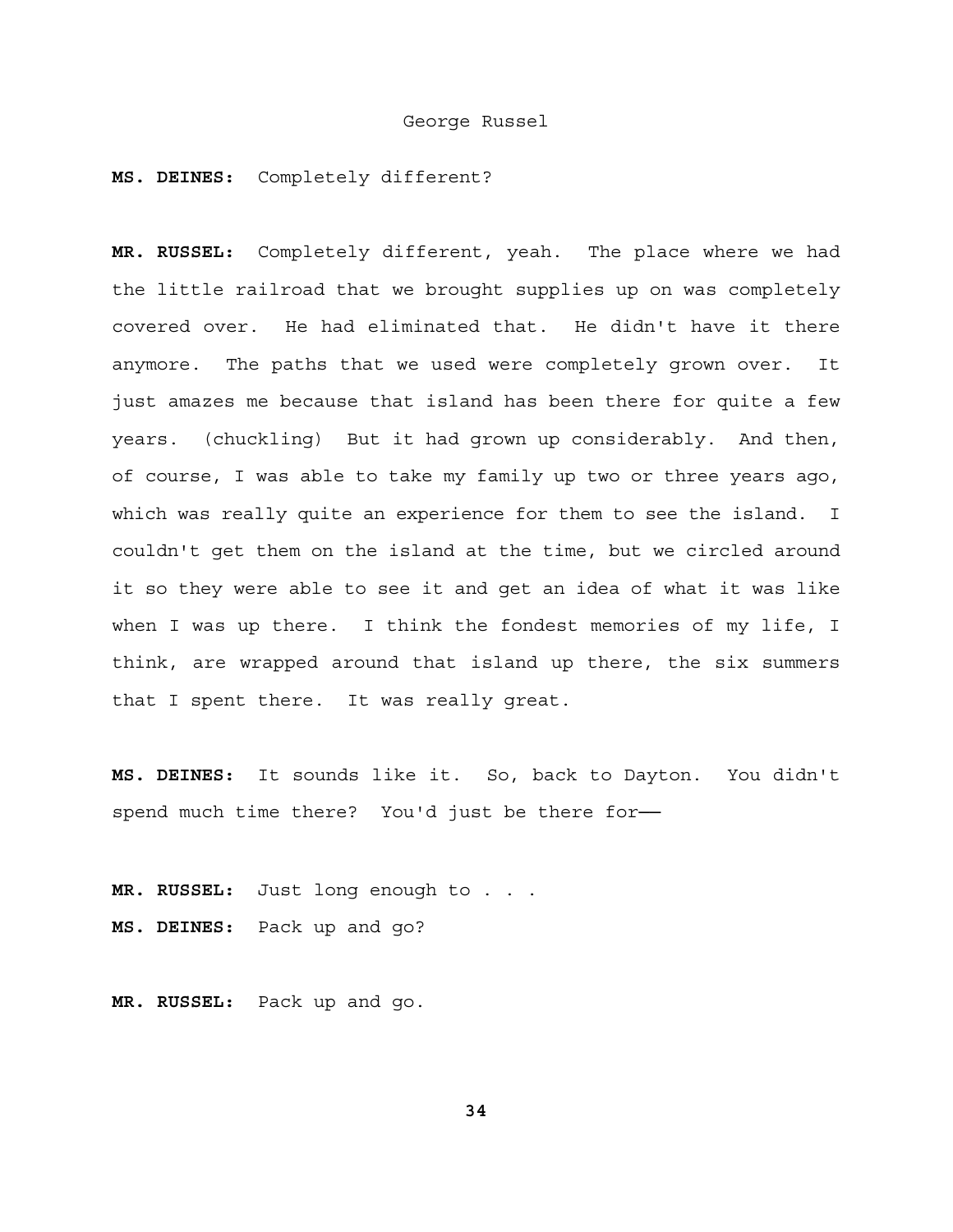**MS. DEINES:** So it would be like a day or two?

**MR. RUSSEL:** Yeah, it would be two or three days, at the most.

**MS. DEINES:** So you never got to see much? You'd just be at the house and pack, I guess?

**MR. RUSSEL:** Well, we stayed at his home, of course, for a couple of nights, but it would just be long enough to get everything packed in the big old Pierce Arrow that he had and then we could be on our way going up. I got to see his shop, of course. That was quite a shop. He had every kind of piece of machinery you could imagine. I don't know, is the shop still there? I don't know whether it is or not.

**MS. DEINES:** No, it got torn down sometime in the '70s. They tore it down to put up a gas station.

**MR. RUSSEL:** (chuckling) Oh, what a sad thing. **MS. DEINES:** And then they never built the gas station, so it's just an empty lot.

**MR. RUSSEL:** Oh, what a sad thing. It was really quite a building that was there. I can remember being in there a couple times.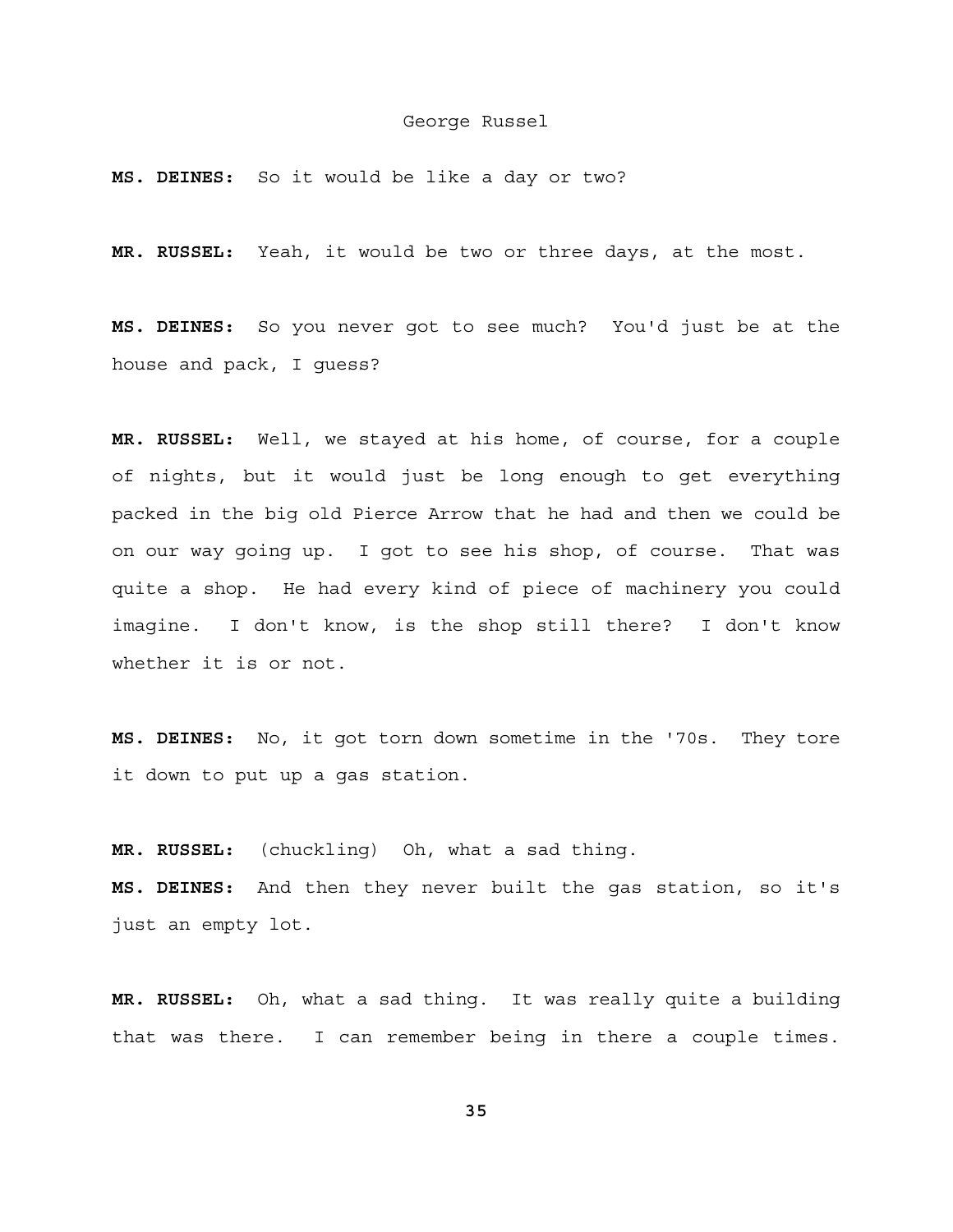Like I said, that's where my wild ride left from. (chuckling) From there, trying to follow him home.

**MS. DEINES:** Did he ever show you the inventions he was making at the shop?

**MR. RUSSEL:** Yes, he showed me one thing he was working on before cars had automatic shifts. He was working on a design for one that would shift automatically. He built a model of it, but it took too much to really go into production, but it was really quite a thing. It was very smooth. It would go from low to high just gradually and not in sections. At that time they were coming out with what they called a Hydromatic, General Motors, but it very definitely had shifts. And this, he had it set up so he could load it up and you could see it working back and forth. That was interesting to

see.

Yeah, it's sure a shame that they couldn't have preserved that shop because that was . . . He had *every* kind of piece of machinery you can imagine in there.

**MS. DEINES:** I've seen pictures, because National Cash Register took pictures of the inside when he died, so I have some sort of image of what it was like, but that's too bad.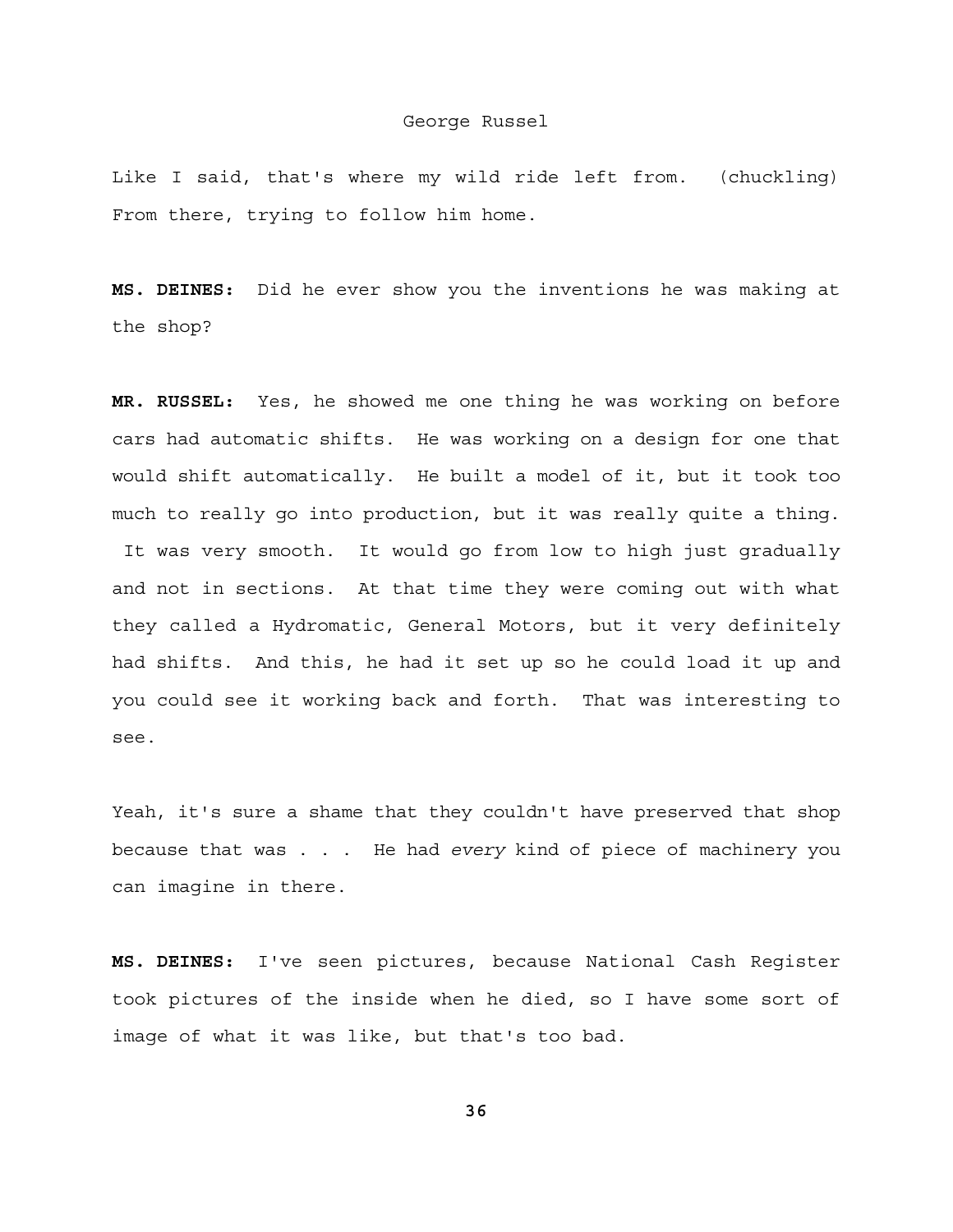**MR. RUSSEL:** Yes, that was really quite a shop.

**MS. DEINES:** They tried to save it. For about five years they tried to get someone to move it, and no one could raise the money, so then they just tore it down.

**MR. RUSSEL:** Well, that's the problem. It's a costly thing to do something like that, and it's just too bad that they weren't able to keep it because, really, it was quite a historic shop.

**MS. DEINES:** Yeah. I think the worst part of the whole thing is they tore it down and then they never built what they were going to, so . . . (chuckling)

**MR. RUSSEL:** Yeah, that's the sad part there, yes. **MS. DEINES:** Now we have another empty lot where the Wrights were.

**MR. RUSSEL:** Isn't that a shame? Oh, it sure really is, because that was really quite a building. I have very vivid pictures in my mind of it. At that time, see, I was taking mechanical engineering and that sort of thing . . .

**MS. DEINES:** It interested you?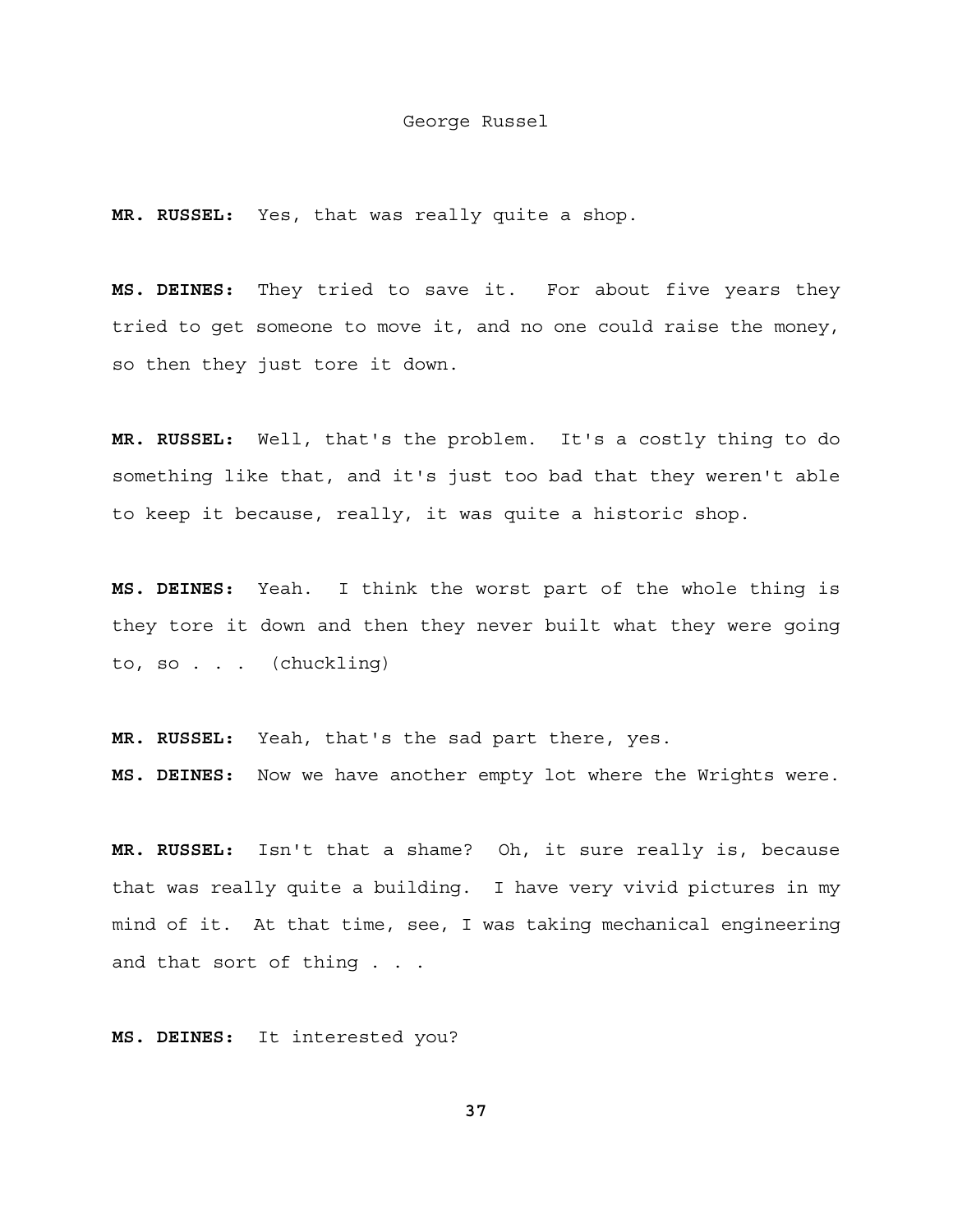**MR. RUSSEL:** It really interested me, yeah.

**MS. DEINES:** Well, that's good. I think I've asked everything. Can you think of anything that I might have missed?

**MR. RUSSEL:** To tell you the story about taking Carrie fishing . . . You know who Carrie was?

**MS. DEINES:** Yes.

**MR. RUSSEL:** Well, they decided . . . Did I tell you this? I don't know. Well, anyway, I'll go on with it. Anyway, they decided they wanted to have some fish. Yeah, I told you this, about Carrie catching all the fish.

**MS. DEINES:** Oh, with Carrie fishing? Yeah.

**MR. RUSSEL:** Yeah, catching all the fish.

**MS. DEINES:** Now, when you were in Dayton, was she living there at the house?

**MR. RUSSEL:** When I was going up to the island? Yes, she was still living there. I knew Carrie quite well. A wonderful little lady.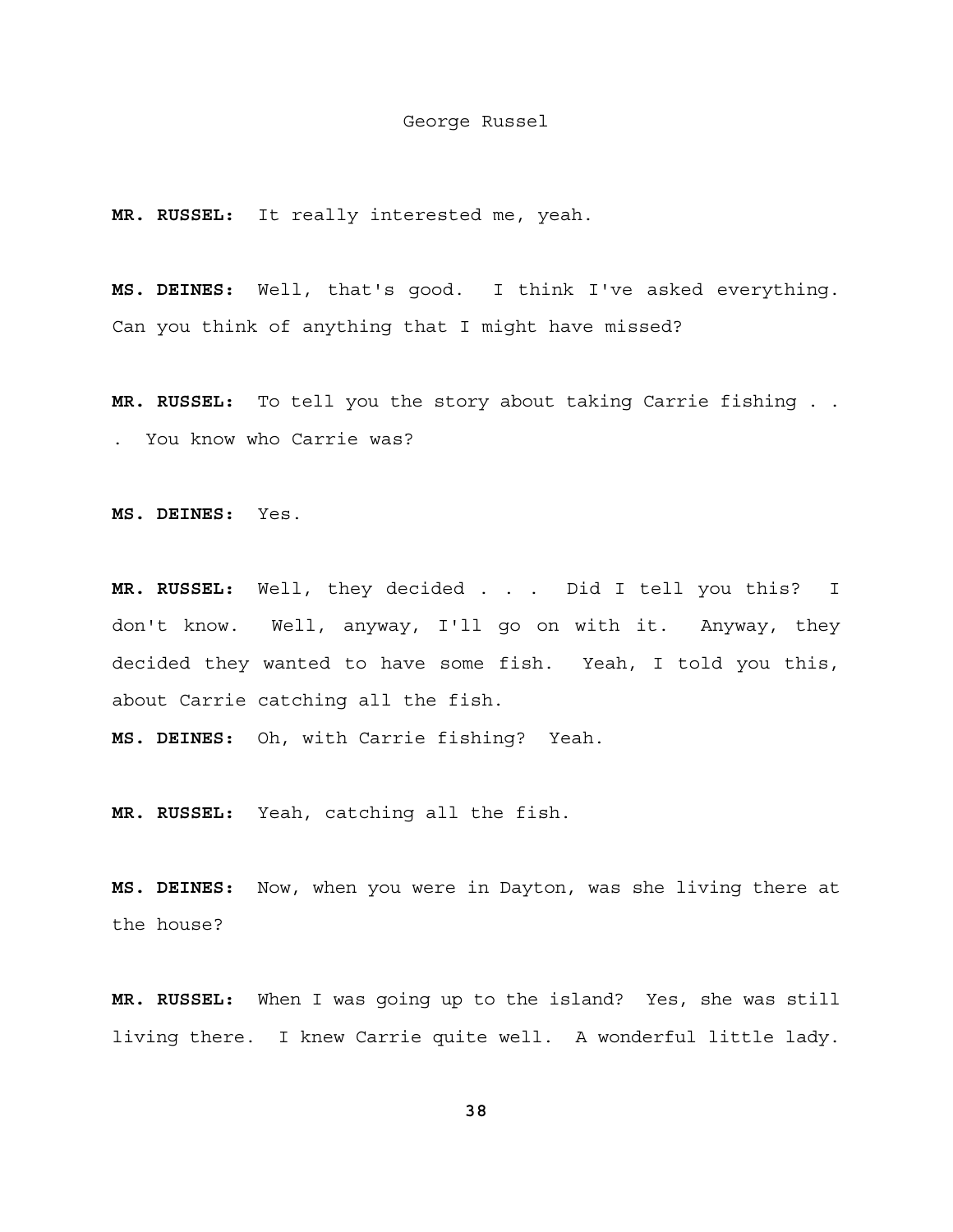**MS. DEINES:** I've heard some things, where she had lived there for a time and then left and then came back, and I haven't been able to figure out where she is at what time.

**MR. RUSSEL:** Yeah, well, she was living in the home there when I was going through, the six summers that I went through there. Did I tell you about the dock design?

**MS. DEINES:** Yeah, with the ice?

**MR. RUSSEL:** Yes, and the sides. (chuckling) Oh, he liked to tell about his longest speech that he ever made. He was invited someplace for a celebration of the . . . I guess it was of the Wrights' flight, and they wanted him to give a talk. Well, you just couldn't get him to talk, that was it. But he said he would attend. So he did. He sat there at the head table, and the master of ceremonies didn't believe that he couldn't get Orville to talk, so he gave a little talk and then introduced Orville, saying that Orville would present a trophy to someone──I've forgotten the exact situation. (chuckling) So he introduced Orville, thinking he would give a talk. Orville got up, picked up the trophy, walked over and said, "Here," turned around and sat down. (chuckling) That was his longest speech.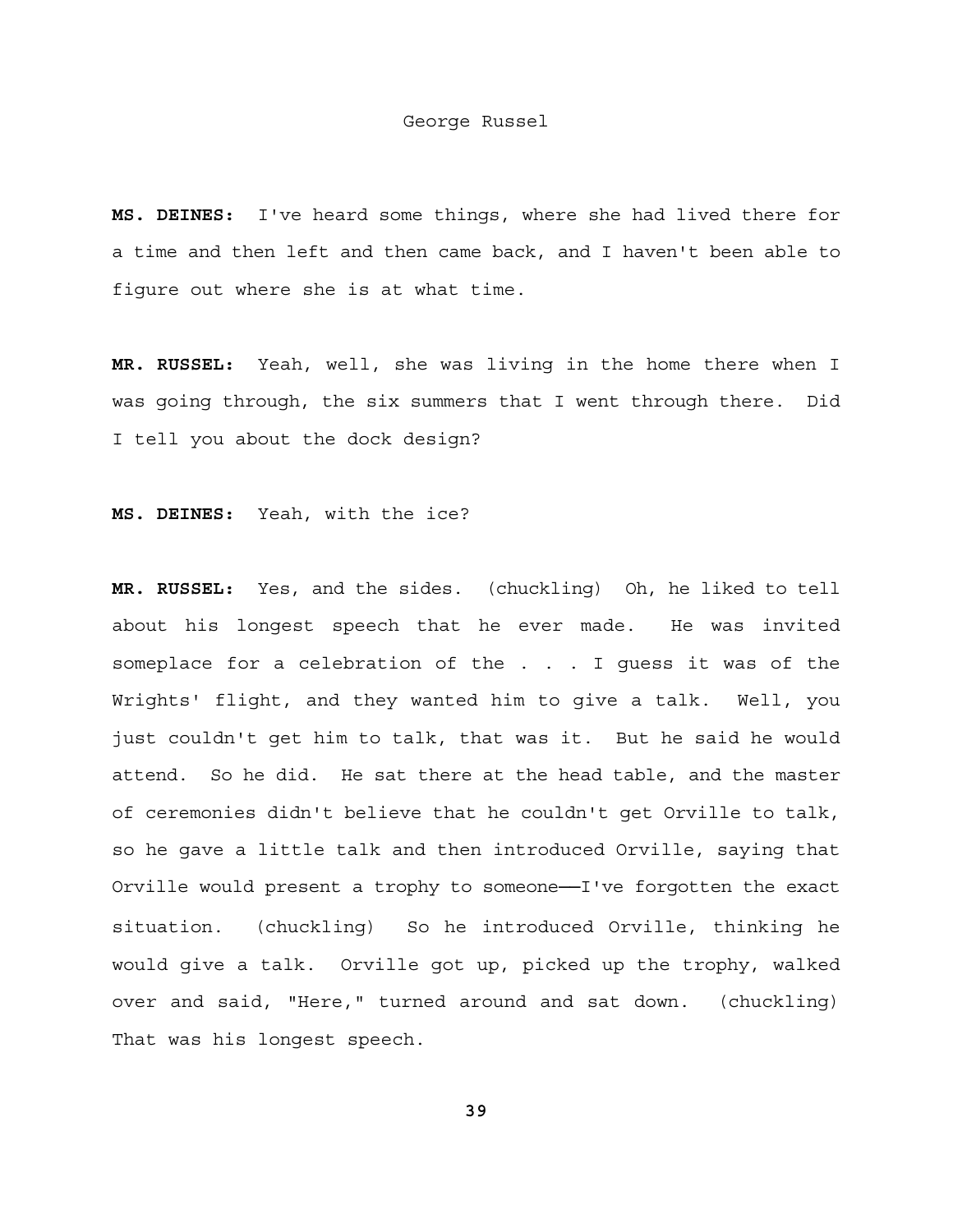**MS. DEINES:** (chuckling) Because I've heard he was very shy.

**MR. RUSSEL:** Very shy.

**MS. DEINES:** Did it take you a while to get to know him, or as for family, it worked okay?

**MR. RUSSEL:** Well, no, family, he was not shy with family; in fact, he loved to tease the family. (chuckling) You knew you were in his good graces when he was teasing you. (chuckling) No, but he was shy. I guess you would call it shy. But when he was away from home and was around other people, he was very . . .

**MS. DEINES:** Quiet?

**MR. RUSSEL:** Quiet. That's a better way of describing it, I think. But with the family, he loved to tease the family. There was nothing shy about him around them. (chuckling)

**MS. DEINES:** So did it take you two a while to get to know each other, or did things . . . Was he that quiet when you met him? (chuckling)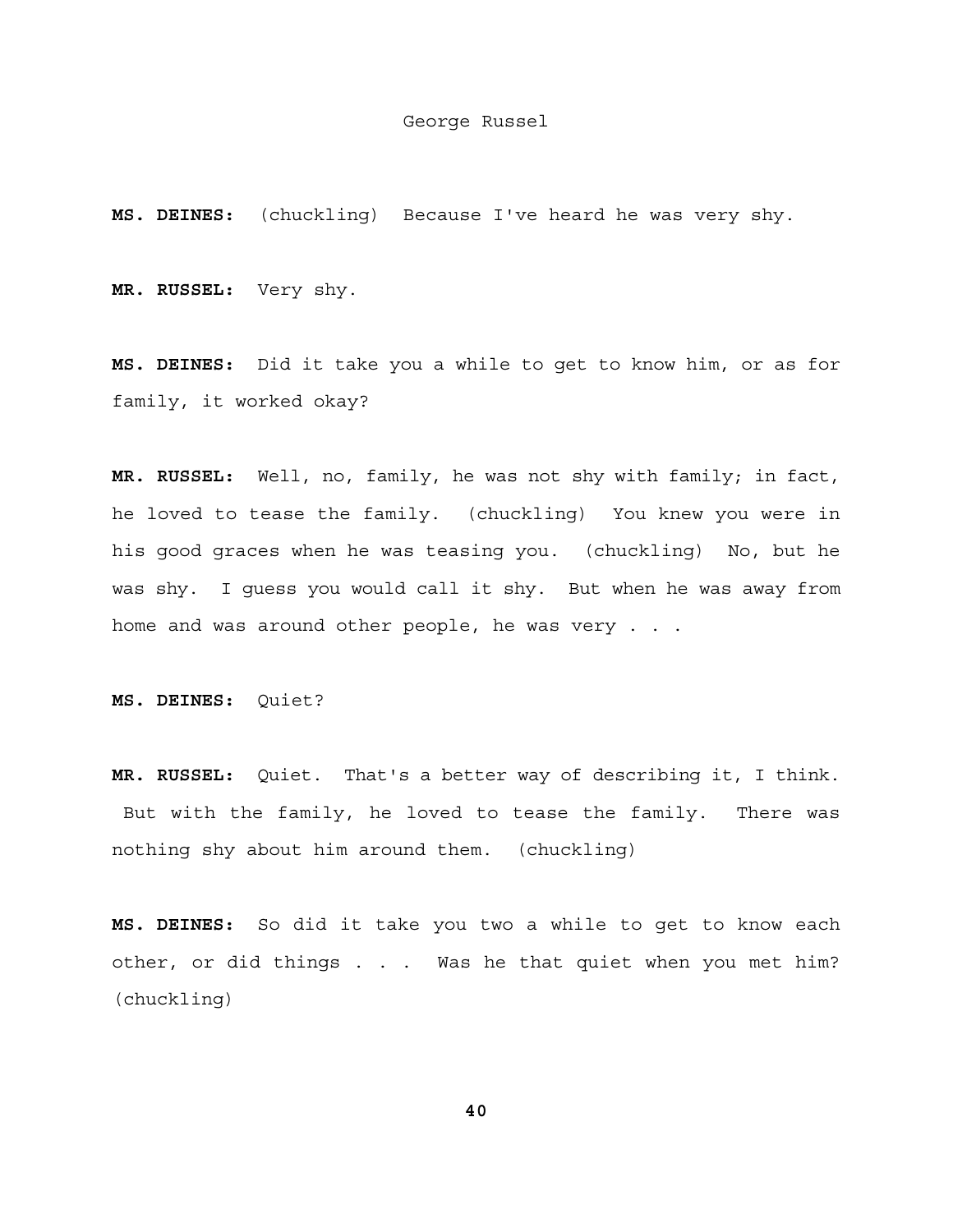**MR. RUSSEL:** Well, not really. Yeah, not really. The only time I really got to meet him was the first time that he took Wilbur and myself up to the island. I had met him before, as I think I told you that he took the family up, or maybe not, during the '20s. My sister and mother and myself, he took us up to the island for about a week. That was my first experience up at his island. But I got to know him then. But I never had any problem being shy around him. I mean, he was a member of the family, no different . . . He didn't impress me at that point as being famous. (laughter)

**MS. DEINES:** It didn't matter who he was? (chuckling)

**MR. RUSSEL:** Yeah, he was just another uncle then. (chuckling) **MS. DEINES:** Did you ever get a chance to meet Katharine?

**MR. RUSSEL:** No.

**MS. DEINES:** Had she moved by then?

**MR. RUSSEL:** Oh, I did, I met her just very briefly. She married a Mr. Haskell and moved out to Kansas City. Well, I lived at Lawrence, which is only about-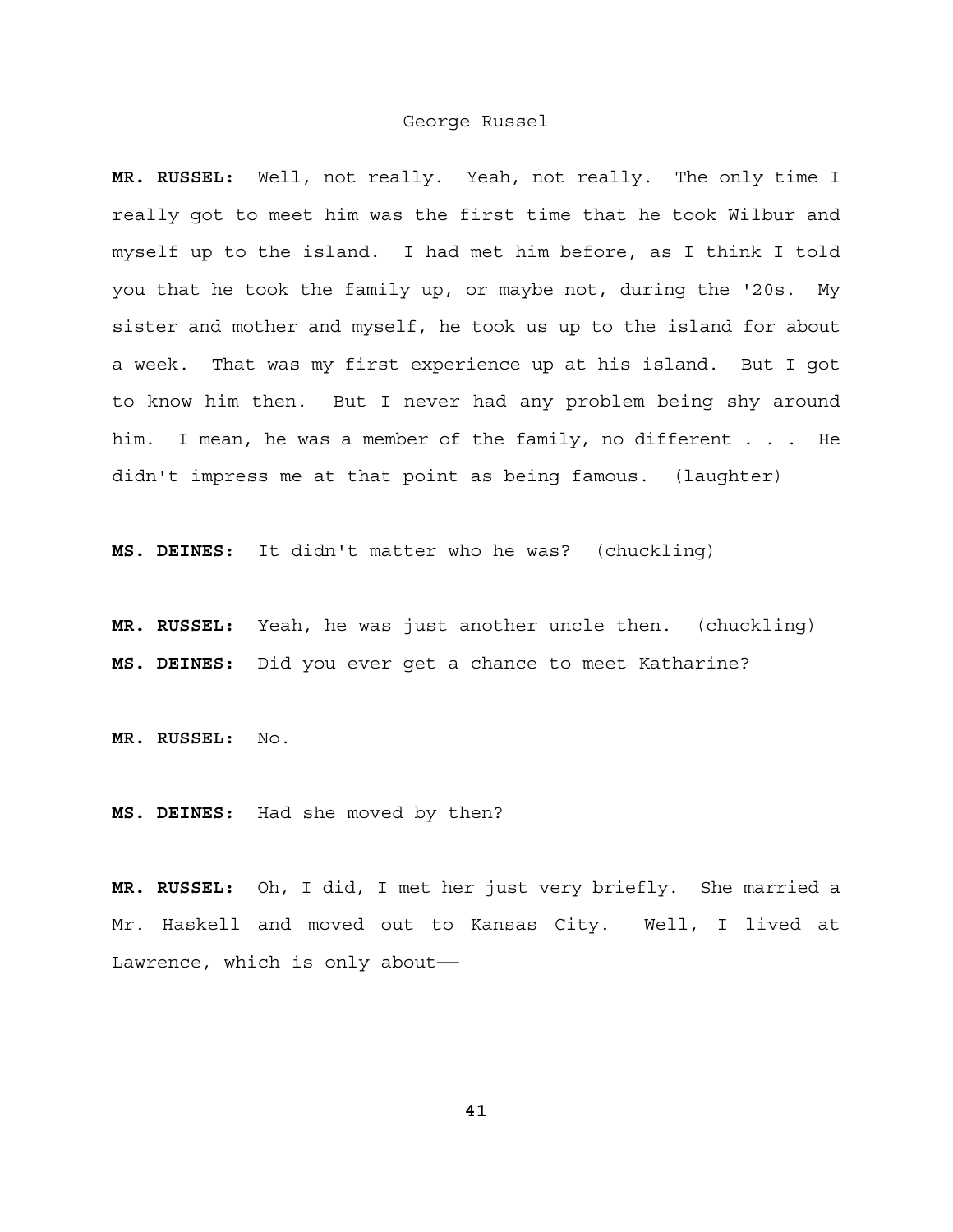**MS. DEINES:** Well, that's what I was just thinking while you were talking, that you had met her.

**MR. RUSSEL:** Yes, it was only forty, forty-five miles away, and I got to meet her just one time before she passed away. She didn't live very long after she had moved out there. We met at their home in Kansas City just once. But that's the only time I met Katharine.

**MS. DEINES:** So what was she like? Do you remember?

**MR. RUSSEL:** Well, the only picture I have of her, we walked into their home and she was coming down the stairs. They had a big, beautiful mansion, of course, there in Kansas City because he was one of the co-owners, I think, of the *Kansas City Star*, her husband. He was quite high up in it anyway, and they had quite a beautiful home there in Kansas City. The one picture I have of her is walking down those stairs and coming to the door to greet us. That's the only really picture I have of seeing her personally.

**MS. DEINES:** Well, you would have been sort of young then, huh?

**MR. RUSSEL:** At that time, yes. Well, I hadn't gone to college at that point, so I was still in grade school. In fact, the time I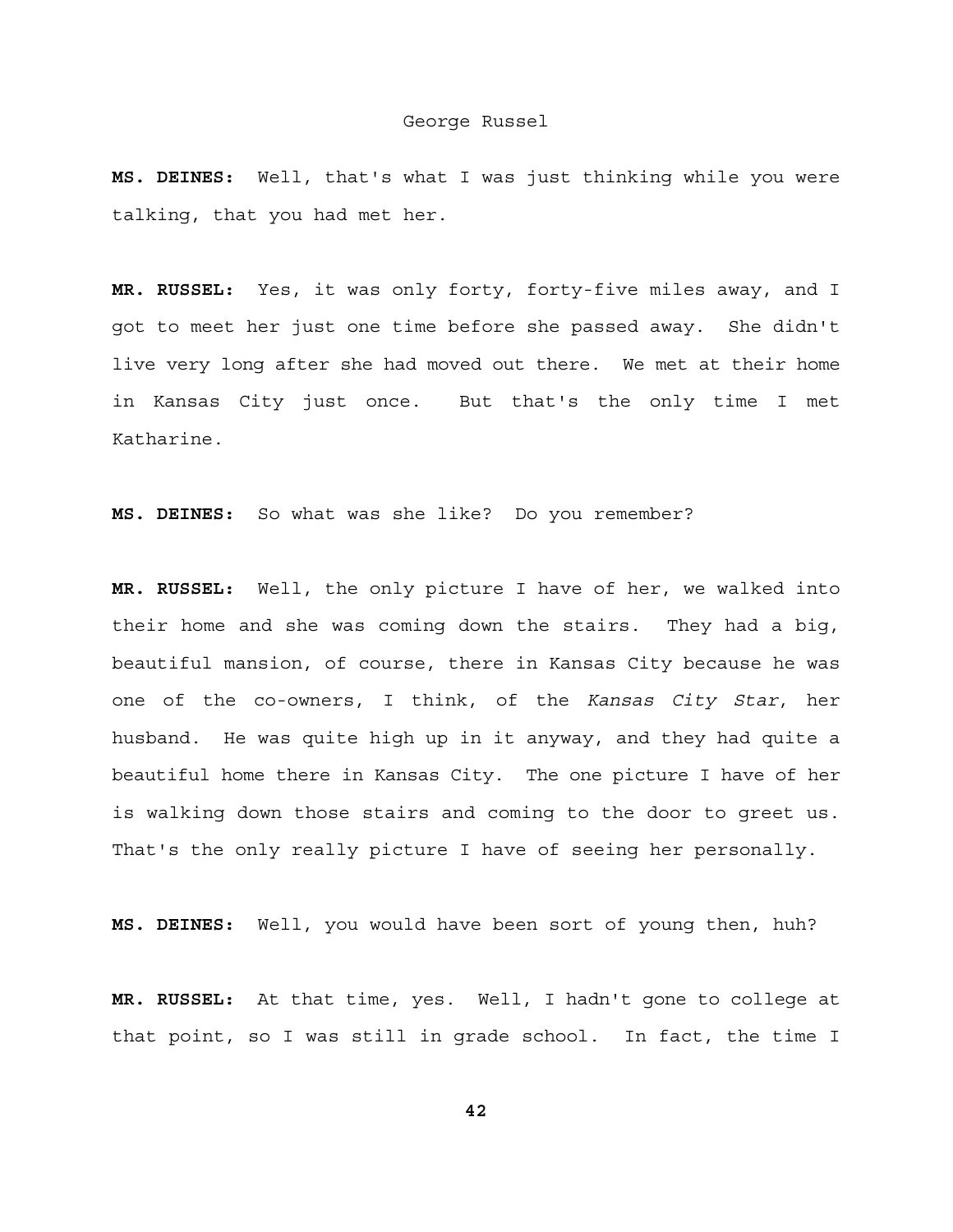was up at the island, I was in junior high, I guess, during the '20s. I started my college in '32, '33, along in there.

**MS. DEINES:** Okay. Well, thank you. Is that it? There's nothing else, right?

**MR. RUSSEL:** Well, I don't think of anything else right now, no.

**MS. DEINES:** Okay, well, thank you. I'll turn this off.

[End of Interview]